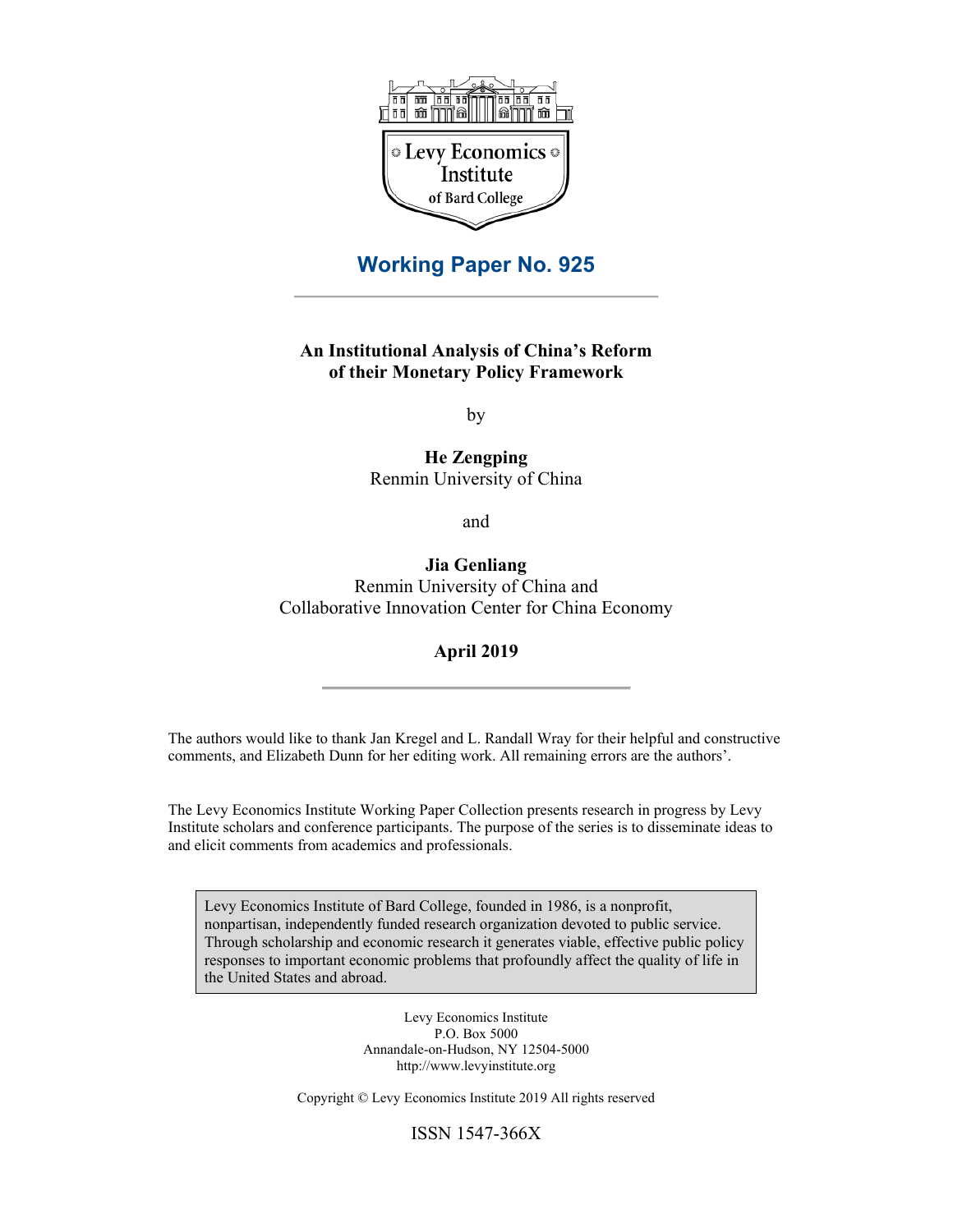## **ABSTRACT**

This paper traces the history of China's reform of its monetary policy framework and analyzes its success and problems. In the context of financial marketization and the failure of the quantity-targeting framework, the People's Bank of China transformed its monetary policy framework toward one that targets interest rates. The reform includes two important institutional changes: establishing an interest rate corridor and decreasing the difficulty the Open Market Operations room faces in estimating the market demand for reserves. The new monetary policy framework successfully stabilizes the interbank offered rate. However, this does not mean that the new framework is sufficient. One important problem remaining to be solved is how to manage the effects of fiscal activities on monetary policy operations. This paper analyzes the fiscal effects on reserves in China's Treasury Single Account system. The missing role of the Treasury in monetary policy operations increases the difficulty for the central bank to achieve its interest rate target. A further reform is therefore needed to provide a coordination mechanism between the Treasury and the People's Bank of China.

**KEYWORDS:** China; Monetary Policy Framework; Interest Rate Target; Fiscal Effects on Reserves

**JEL CLASSIFICATIONS:** E42; E52; E58; P24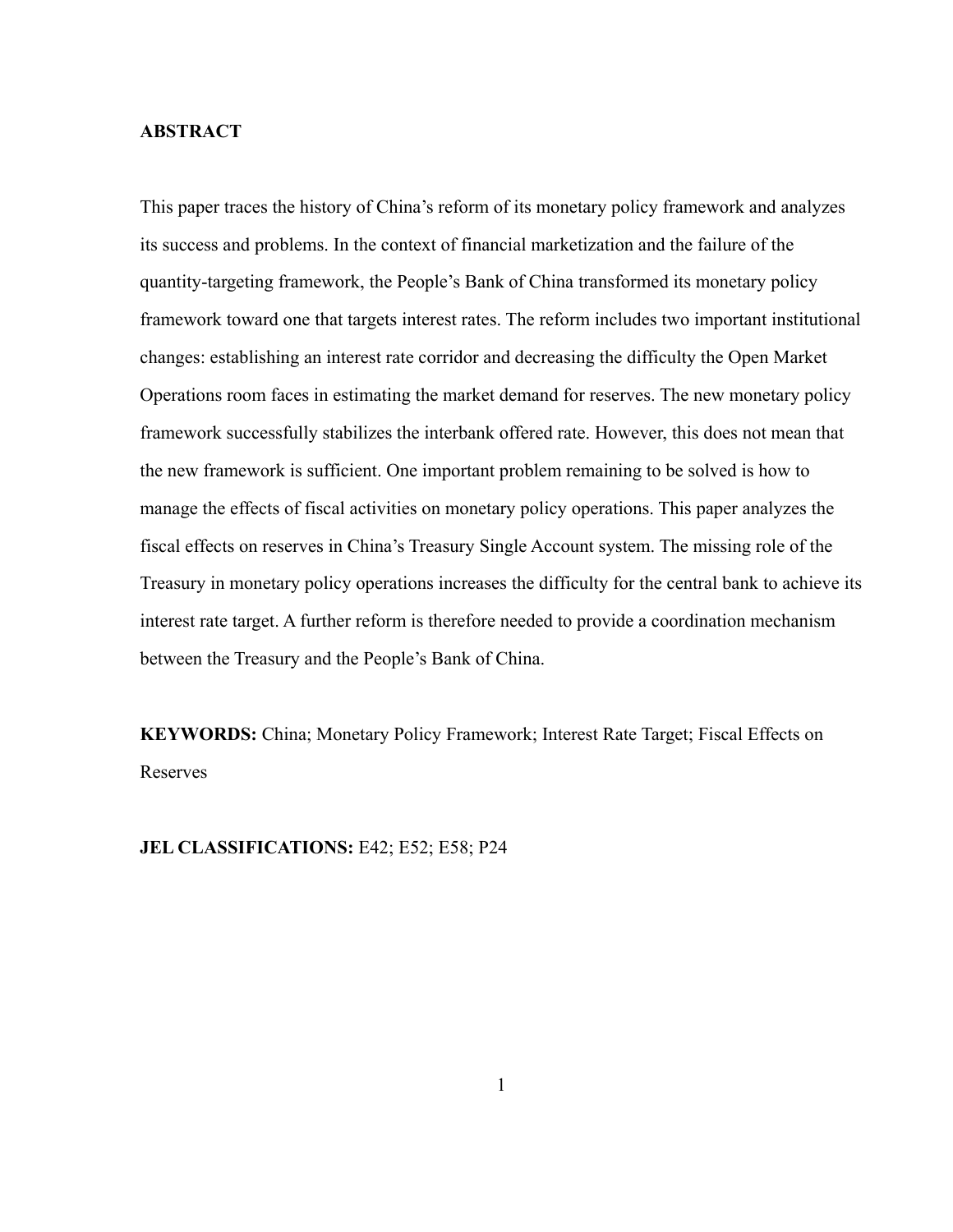## **I. INTRODUCTION**

China's central bank, the People's Bank of China (PBOC), implemented a large-scale reform to its monetary policy framework in the new century. The main purpose of the reform was to lay down the institutional basis for an interest rate targeting monetary policy framework. Although nominally the official intermediate target at present is still money quantity (M2 and "Social Financing Scale"), a shift to an interest rate target is upcoming. In 2018, the "Report on the Work of the Government" (Central People's Government of the People's Republic of China 2018) stopped declaring a quantity target for monetary policy. This seems to show that the institutional transformation to a new monetary policy framework has come to its final stage.

This paper aims to trace the history of China's reform of its monetary policy framework in the new century and to provide an institutional analysis of its success and problems. As a transitional economy, China's monetary policy framework based on a quantity target is to some extent an institutional legacy of a planned economy where financial activity was controlled directly via a credit plan (Xiaochuan 2004). The marketization of China's economy forced the PBOC to abandon its direct control of the financial markets, but the money quantity target remained an important part of the monetary policy framework. In the new century, especially since 2008, it has become more and more obvious that this framework is problematic in the market system, when the money quantity becomes hard to control and the fluctuations of the interbank offered rate become severe. This pushed the PBOC to adjust its monetary policy framework. The reform has proven to be successful. As shown in figure 1, the severe fluctuation in the Shanghai Interbank Offered Rate (Shibor) has been reduced to a much lower level.

2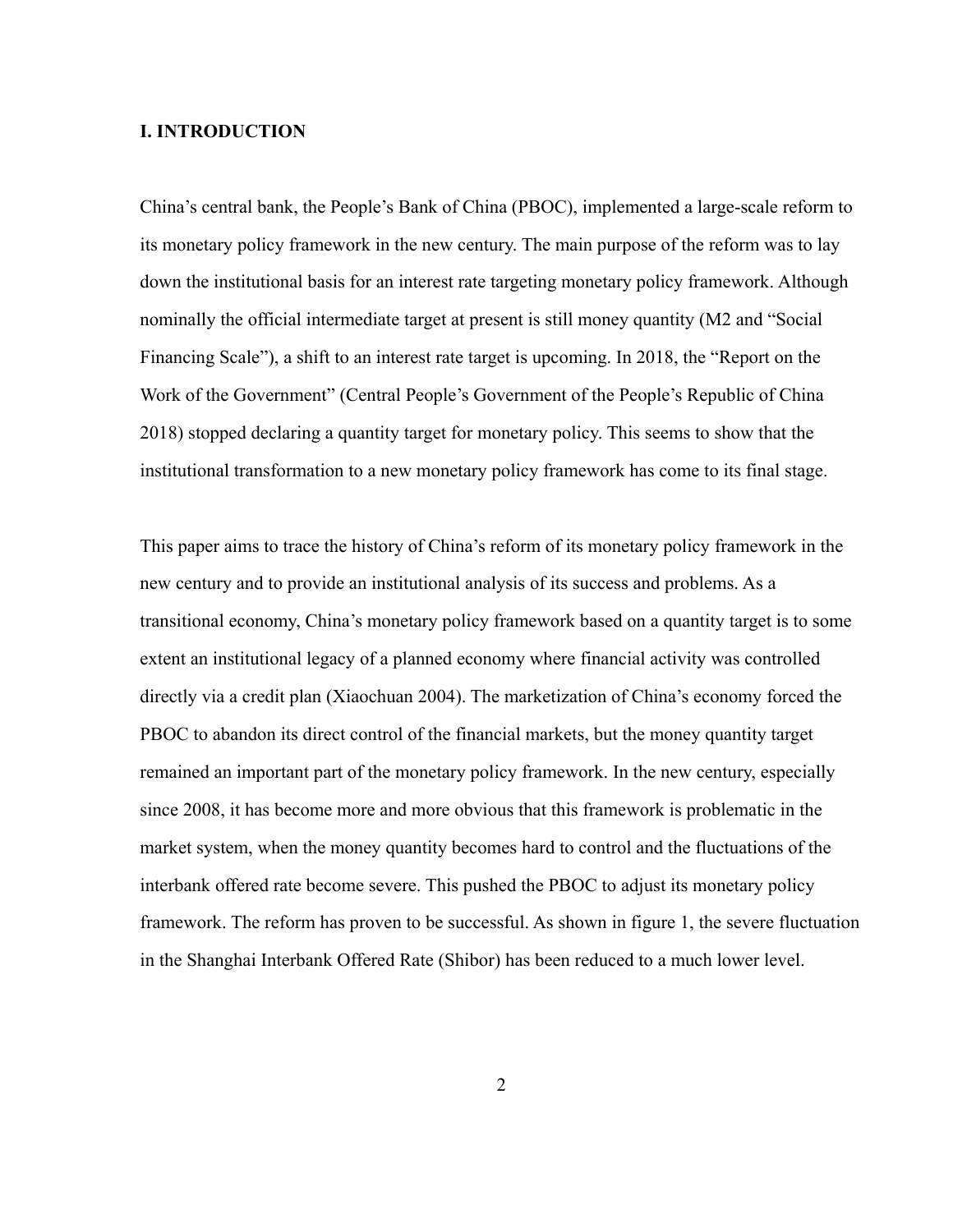In the second section, the paper will analyze the institutional reasons for the reform's success, as well as the interest rate maintenance mode of China and two important institutional changes in China's monetary policy framework: establishing an interest rate corridor and decreasing the difficulty for the Open Market Operations room (OMOR) in estimating the market demand for reserves. These changes provide the institutional basis for a price targeting framework.

**Figure 1. 60-Working-Day Rolling Standard Deviation of Shanghai Interbank Offered Rate (Shibor)** 



**Source:** China Foreign Exchange Trade System & National Interbank Funding Center's website: www.chinamoney.com.cn

This success does not mean that the new monetary policy framework has become mature. The PBOC's interest rate maintenance mode—which means the way it achieves and maintains its target rate—is similar to the Federal Reserve's. Compared to the Federal Reserve, where fluctuation in the federal funds rate is within a few basis points most of time, the fluctuation of the Shibor is still large. Some problems in official benchmark rates and reserve requirements will also be discussed in the second section. In the third section the paper will discuss an important problem in the new monetary policy framework, namely, the missing role of the Treasury, as well as an institutional analysis of the Chinese Treasury's Single Account system,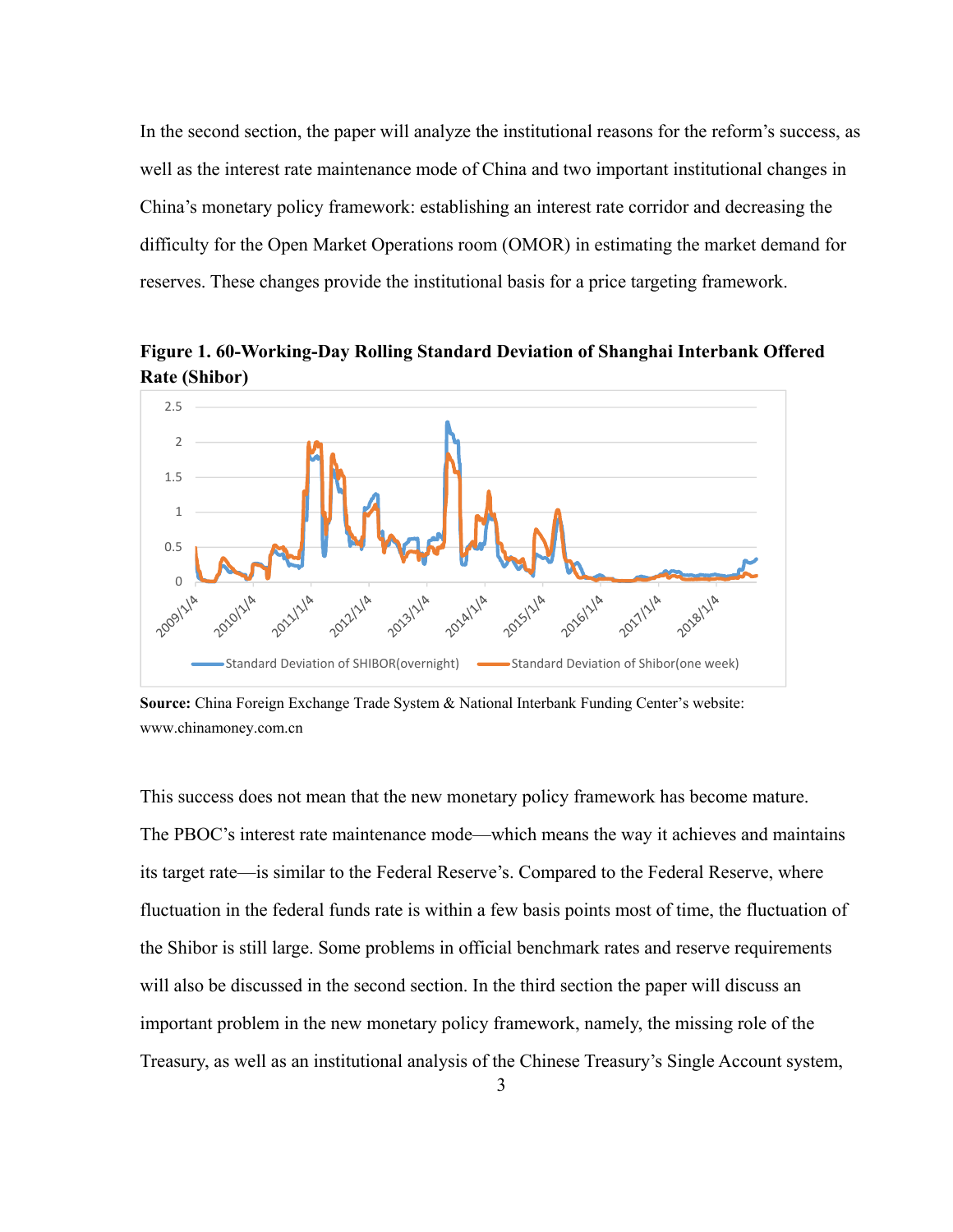showing that the lack of a coordination mechanism between the Treasury and the PBOC decreases the PBOC's ability to stabilize the interbank offered rate. As Modern Money Theory (MMT) states, Treasury spending creates money and Treasury taxing destroys it; therefore the Treasury plays an important role in monetary policy operations (Bell 2000; Bell and Wray 2002; Tymoigne 2014; Wray 2015).<sup>1</sup> The fourth section concludes and offers some policy recommendations.

## **II. THE EVOLUTION OF CHINA'S MONETARY POLICY FRAMEWORK**

## **The Quantity-Targeting Monetary Policy Framework**

Since 1998, the intermediate target of monetary policy in China has been money quantity. The quantity of money is measured by M2 and, beginning in 2011, a new indicator called the "social financing scale" was introduced to complement the M2 measure. This quantity-targeting monetary policy framework is a legacy of the planned economy: "Before 1998, implementation of monetary policy by the PBOC was through the credit plan, which was an aggregate of industry and local financing needs compiled from the bottom up" (Leung and Lu 2011). The credit quota system was formally abandoned in 1998, but it is easy to see its shadow in the central bank's attempt to control money quantity. Besides, the price formation mechanism in the financial markets was not mature at that time and many kinds of interest rates were still under the government's direct control. This also made the quantity target preferable to a price target.

<sup>&</sup>lt;sup>1</sup> We will discuss briefly some propositions of MMT in China's institutional settings in the appendix.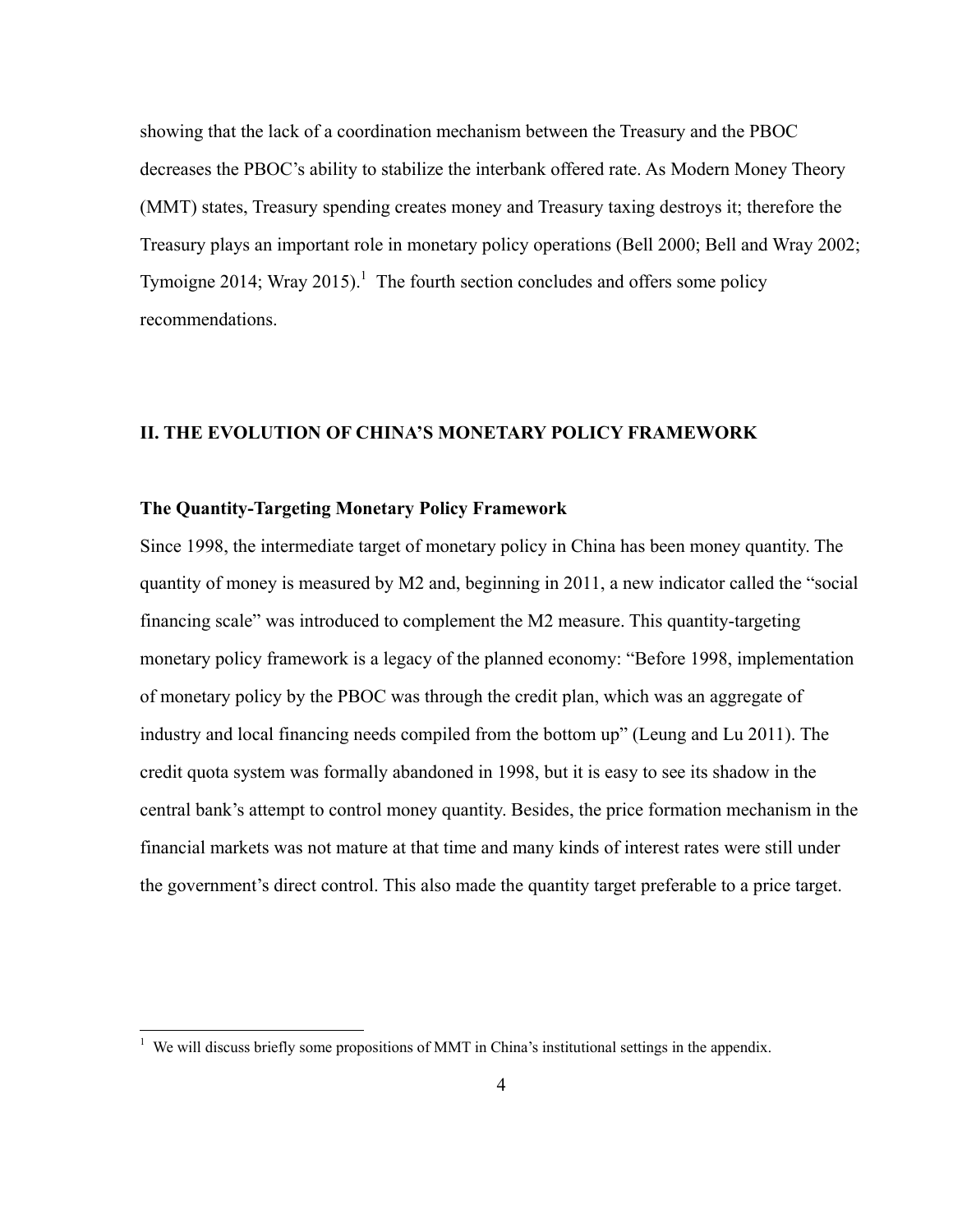However, in the process of China's financial marketization, the quantity-targeting monetary policy framework became more and more unsuitable for monetary policy operations.

First, the quantity target was hard to achieve in practice. In a general case, considering that the market demand for reserves for making settlements is highly interest inelastic, it is hard for the central bank to refuse the market demand and to stick to its target. Otherwise, the domestic payment system would be unstable or even fall into a liquidity crisis, and this is totally against the central bank's responsibility of keeping its domestic payment system stable. When the market demand is not met, deposit reserve requirements and excess reserves may provide a cushion for the shortage of reserves so that a liquidity crisis will not happen immediately, but the fluctuations in interest rates will be severe, which is also harmful to the stability of financial markets. Thus, the quantity target is problematic and an interest rate target is preferable (Fullwiler 2013). If the central bank is always ready to meet the market demand for reserves at its target rate, it can hit its interest rate target. In practice, it means that in order to keep the interest rate at its target, some monetary policy tools are needed to help the central bank know the market demand and meet it.

In China's previous monetary policy framework, the money quantity target was set by the central government and announced in the Chinese government's annual "Report on the Work of the Government." If we compare the target with the actual growth of M2, the PBOC's money quantity target was not precisely achieved. As shown in table 1, the actual growth sometimes deviated greatly from the target.

5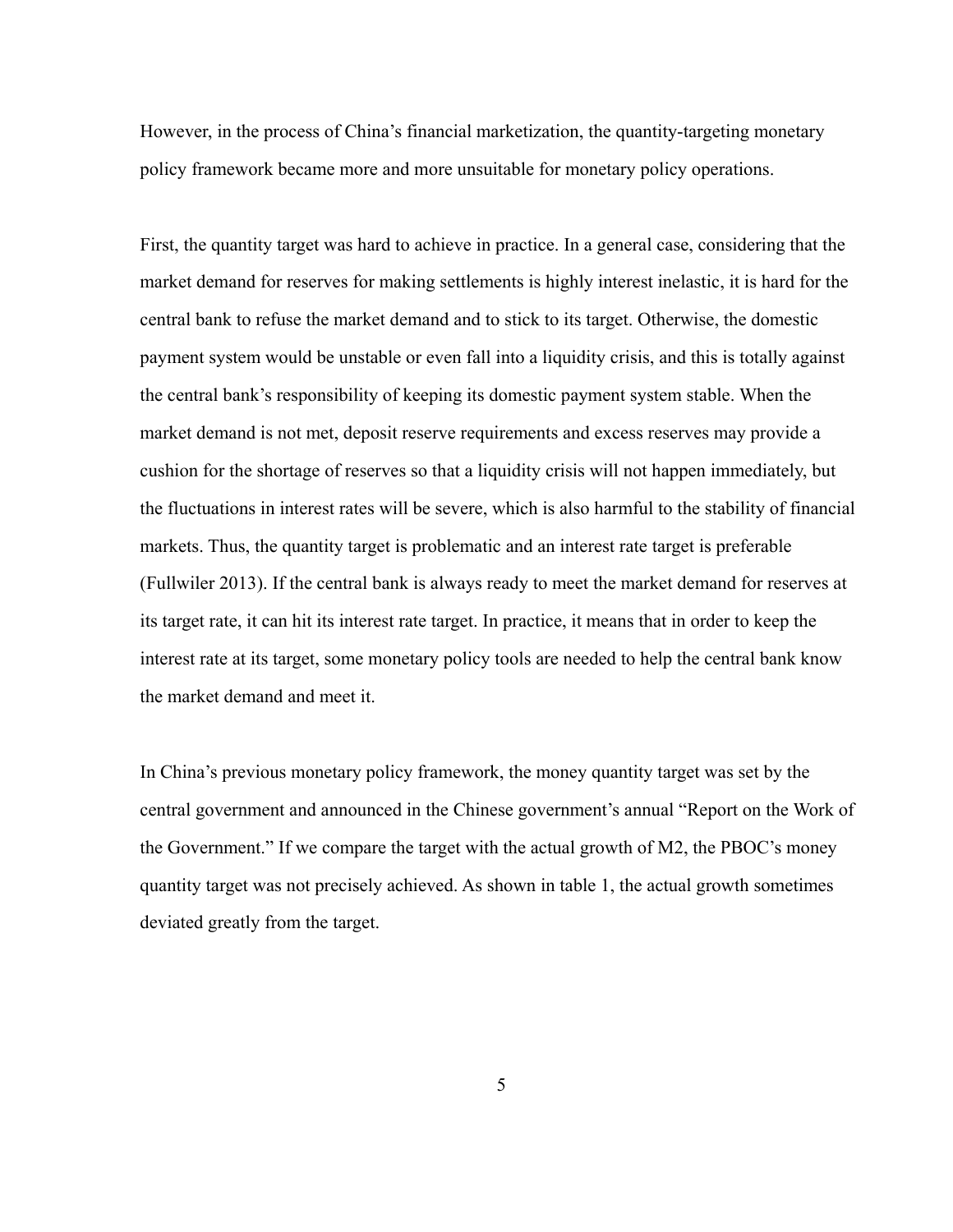| Year                        | 2009   | 2010   | 2011 | 2012 | 2013                 | 2014      | 2015   | 2016   | 2017  |
|-----------------------------|--------|--------|------|------|----------------------|-----------|--------|--------|-------|
| Growth                      | 17%    | 17%    | 16%  | 14%  | 13%                  | 13%       | 12%    | 13%    | 12%   |
| Target of M2                |        |        |      |      |                      |           |        |        |       |
| Growth of<br>M <sub>2</sub> | 28.42% | 18.95% |      |      | 17.32% 14.39% 13.59% | $11.01\%$ | 13.34% | 11.33% | 8.17% |

**Table 1. Growth Target and Growth of M2**

**Source:** CEInet Industry Database and Report on the Work of the Government

Second, the fluctuation of market interest rates became severe, as shown in figure 1. However, because it is ambiguous how the money quantity target was determined and to what extent the PBOC insisted on the target, it is hard to say to what extent the attempt to achieve a quantity target caused the fluctuation in interest rates. Some evidence shows that the PBOC accommodated the market demand for reserves rather than provide reserves according to its target. On some high-payment-flow days, like Spring Festival (Chinese New Year) periods, it was stated clearly that the main purpose of open market operations was to smooth "the fluctuation of the supply and demand of liquidity in banking system" (PBOC 2009).

Third, financial innovations made M2 a weak indicator of the whole picture of financial activity. With the rapid development of China's financial market, financial institutions became adapted to a marketization environment and the motive to seek profit drove them to make financial innovations in order to avoid interest rate controls and other regulations on traditional banking business. Although in 2018 the PBOC adjusted the scope of M2 to include money market funds held by nondepository institutions, it states clearly that "revising the scope of the M2 indicator does not fundamentally resolve the declining effectiveness of the quantitative indicators. In light of the requirement for high-quality development, it is necessary to follow the laws of economic and financial development and to transform the method of macroeconomic management by gradually shifting from quantity-based indicators to interest rates and other price-based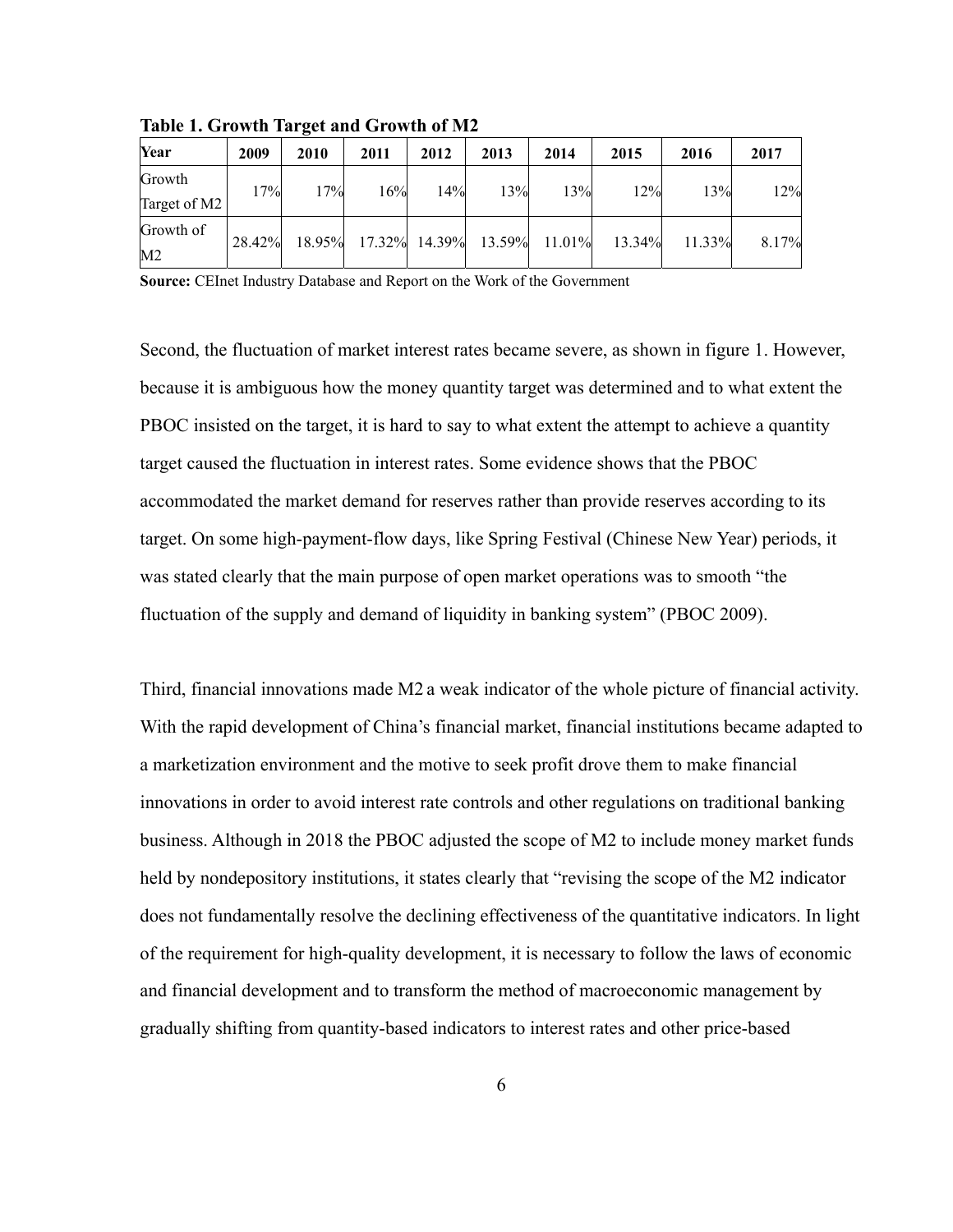#### indicators" (PBOC 2018).

In short, as the legacy of a planned economy, the quantity-targeting monetary policy framework faces challenges from the rapidly developing financial market. The PBOC admits that "the measurability and controllability of M2 and its relevance to the real economy have been weakening" (Zhong 2018; Gang 2018; PBOC 2017b). All of these reasons pushed the PBOC to reform its monetary policy framework, requiring not only a change of the intermediate target, but also further institutional adjustments to solve the problems in the previous framework.

## **The Interest Rate Maintenance Mode in China**

In China's monetary policy framework, the interest rate maintenance mode is similar to that of the United States. In these kinds of interest rate maintenance modes, a central bank sets an interest rate corridor to control the range of the interbank offered rate's fluctuations. The floor of the interest rate corridor is the interest rate paid on excess reserves and the ceiling is the interest rate on borrowing from the central bank (from the discount window, for example). When the market rate reaches the floor or the ceiling, the interest rate corridor enables the central bank to accommodate market demand for reserves passively and to stabilize the interest rate without difficulty in estimating this demand. If the interbank offered rate rises to the ceiling—because commercial banks can always obtain reserves from the central bank at the ceiling rate—the commercial banks would not borrow reserves from other banks at the rate higher than the ceiling rate and the rate would not go higher; if the rate declines to the floor—because the commercial banks can always earn interest at the floor rate from its excess reserves—the commercial banks would not lend reserves to other banks at a rate lower than the floor rate and thus the rate would not go lower. The interbank offered rate therefore is kept within the interest rate corridor.

7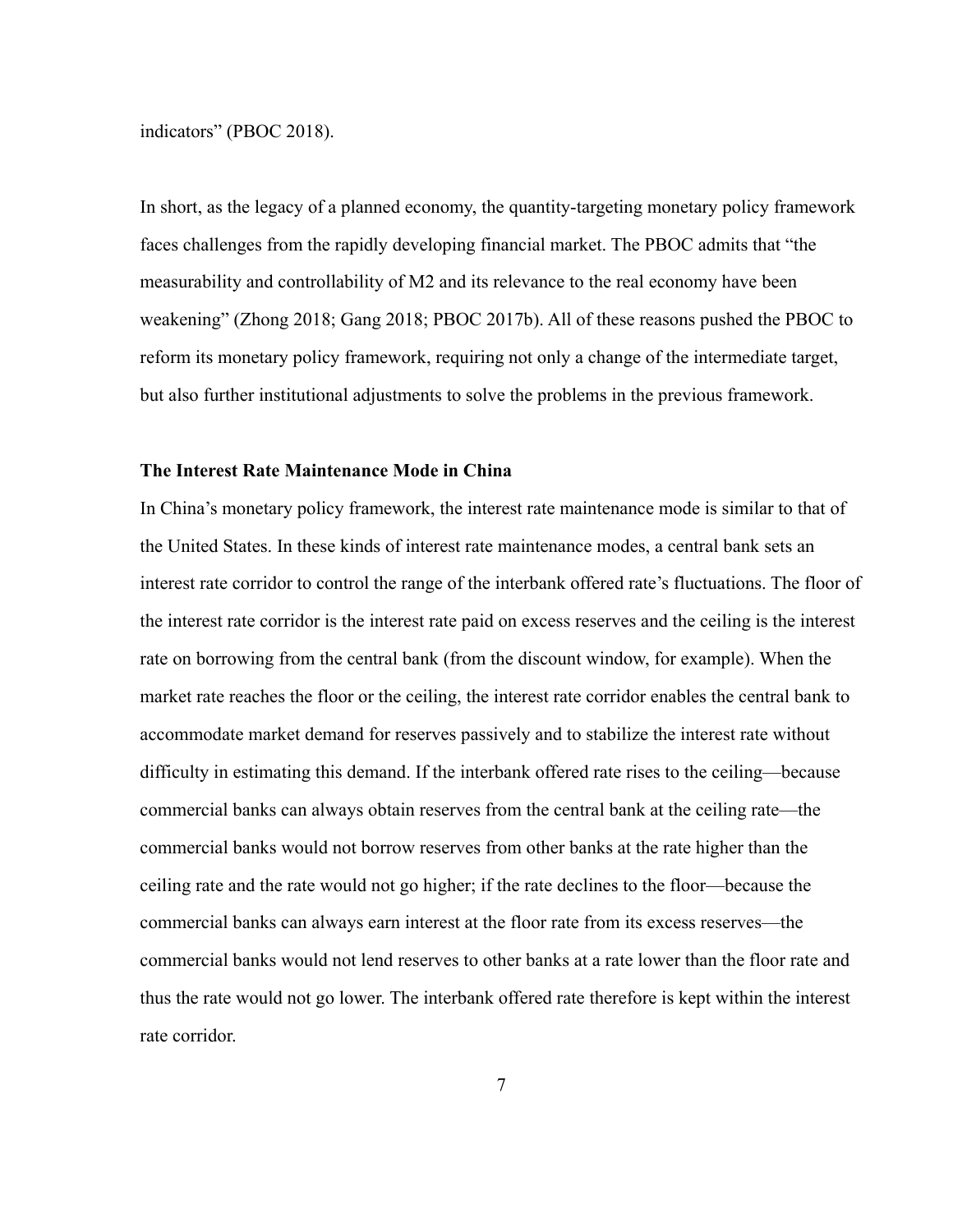A central bank can choose to set the spread of its interest corridor to zero, but in the interest rate maintenance modes of China and the United States, the spread is larger than zero. In such institutional settings, if the target rate is set within the interest rate corridor, how precisely the central bank can achieve the target rate would not only depend on how small the spread is but also on how precisely the central bank is able to estimate and meet the market demand for reserves at the target rate via its open market operations. If its estimation of the market demand for reserves greatly deviates from the true value, the interbank offered rate will deviate from the target.

In China's previous monetary policy framework, while the floor of its interest rate corridor was provided by the interest rate paid for commercial banks' excess reserves in their accounts at the PBOC, there was no effective monetary policy tools for setting the ceiling. The rediscounting facility of the PBOC was subject to quotas and other controls on the commercial bills that could be rediscounted and the financial institutions that could obtain reserves from the rediscounting facility. Therefore, it was difficult and inconvenient for financial institutions to get access to the rediscounting facility for reserves. If a commercial bank failed to meet the reserve requirement, it would face a 21.6 percent penalty annual interest rate. The punishment for overdraft in the accounts at the PBOC was much heavier.

Open market operations were also constrained. As stated above, the ability of the OMOR to estimate and meet the market demand for reserves plays a key role in achieving the target rate. In the previous monetary policy framework, it was not an easy task, because open market operations were conducted only twice a week (in the morning every Tuesday and Thursday). The infrequence of the open market operations meant that the OMOR had to estimate the market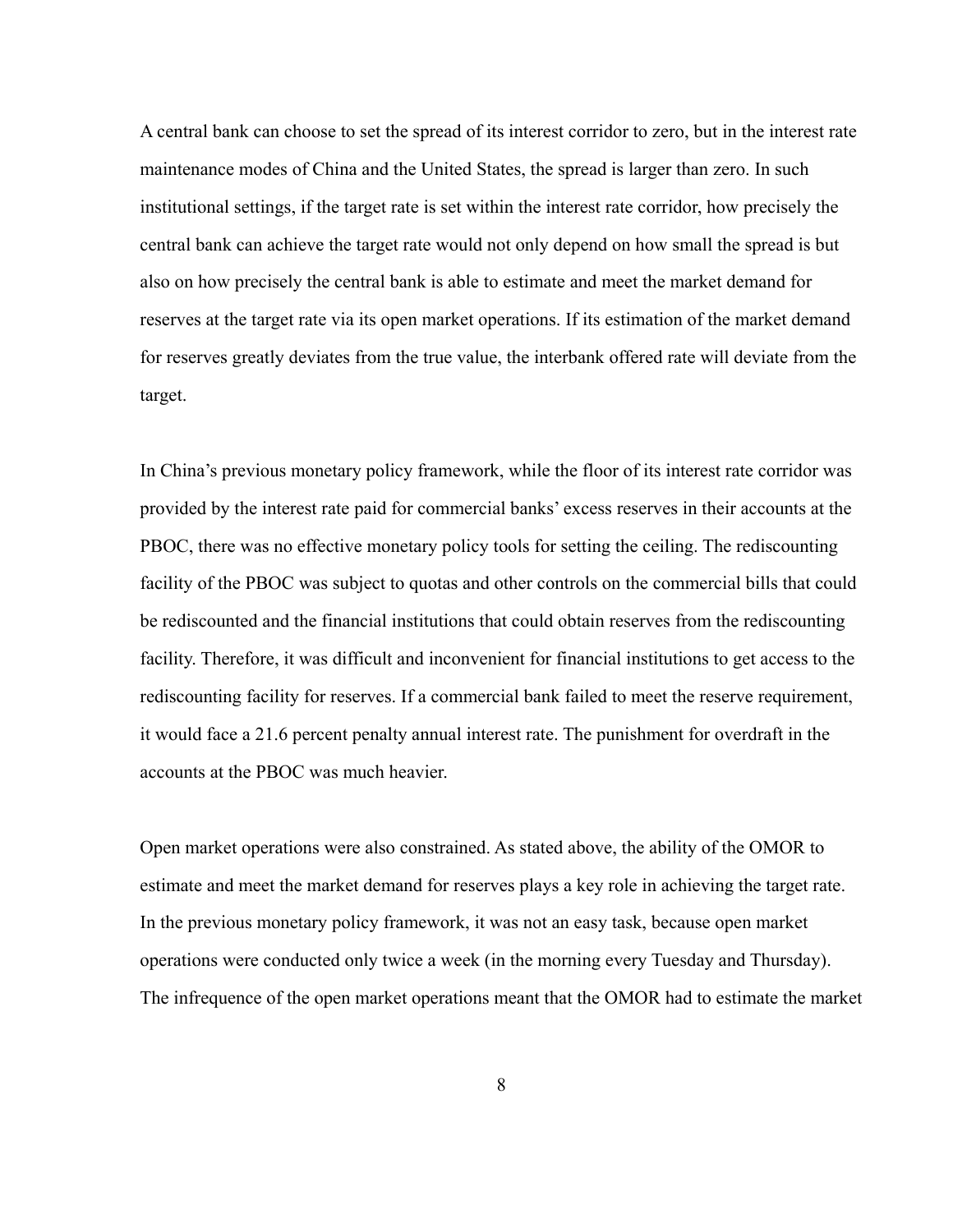demand for reserves over a longer period.<sup>2</sup>

In addition, the difficulty in estimating market demand for reserves was further increased by financial innovations and the fluctuation of foreign capital inflow. China's "Monetary Policy Report" states that "in the past changes in loans and the RMB [renminbi] equivalent of official foreign-exchange holdings could accurately indicate changes in monetary aggregates" (PBOC 2013b). But this linkage was broken due to the fast growth of interbank deposits created by different forms of interbank business, which is hard to supervise. This made the demand for reserves to meet reserve requirements more unstable and harder to predict. Besides, after the reform of the RMB exchange rate formation mechanism in 2012, foreign capital inflow slowed down and became more unstable. This also made it hard to predict the market demand for reserves.

## **The Reform of the Monetary Policy Framework**

As shown in table 3, since 2013, the PBOC has implemented a series of institutional reforms to its monetary policy operations and introduced several new policy tools. These reforms can be summarized as two key points: 1) establishing an interest rate corridor; and 2) decreasing the difficulty of the OMOR in estimating the market demand for reserves.

<sup>&</sup>lt;sup>2</sup> Besides repurchase agreements, the PBOC issued central bank bills to drain reserves in the market. This was largely due to the slow growth of government bonds, which could not meet the central bank's need. This is a typical story of Modern Money Theory in which the central bank, as a part of the central government, issued bonds so as to achieve the target rate rather than to get financed for its spending.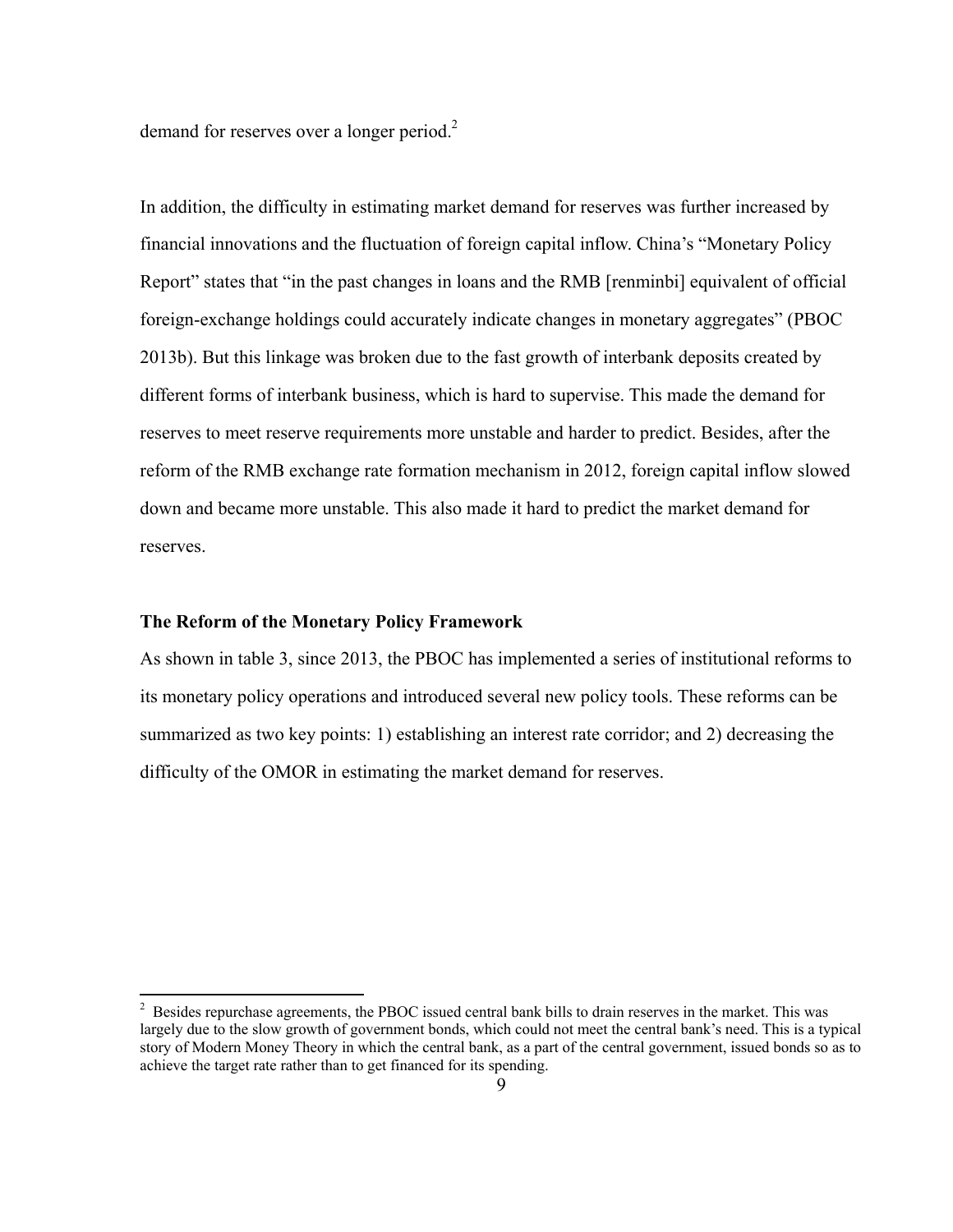| Date (Year/Month) | <b>New Policy Tools and Institutional Changes</b> |  |  |
|-------------------|---------------------------------------------------|--|--|
| 2013/January      | Standing Lending Facility (SLF)                   |  |  |
| 2013/January      | Short-term Liquidity Operations (SLO)             |  |  |
| 2014/September    | Medium-term Lending Facility (MLF)                |  |  |
| 2015/September    | Required Reserves Assessment Method               |  |  |
| 2016/February     | Daily Open Market Operations                      |  |  |
| 2018/January      | Contingent Reserve Arrangement (CRA)              |  |  |

**Table 2. New Monetary Policy Tools and Institutional Changes after 2013** 

In 2013, the PBOC established the Standing Lending Facility (SLF) so as to set up the ceiling of its interest rate corridor. This facility became mature in 2015. It provides reserves on demand to financial institutions with collateral. Its interest rate therefore sets the ceiling for the interbank offered rate's fluctuation. Figure 2 shows the relation between the interbank offered rate and the interest rate corridor. The Shibor kept staying in the spread.





**Source:** China Foreign Exchange Trade System & National Interbank Funding Center's website (www.chinamoney.com.cn) and the People's Bank of China's website (www.pbc.gov.cn)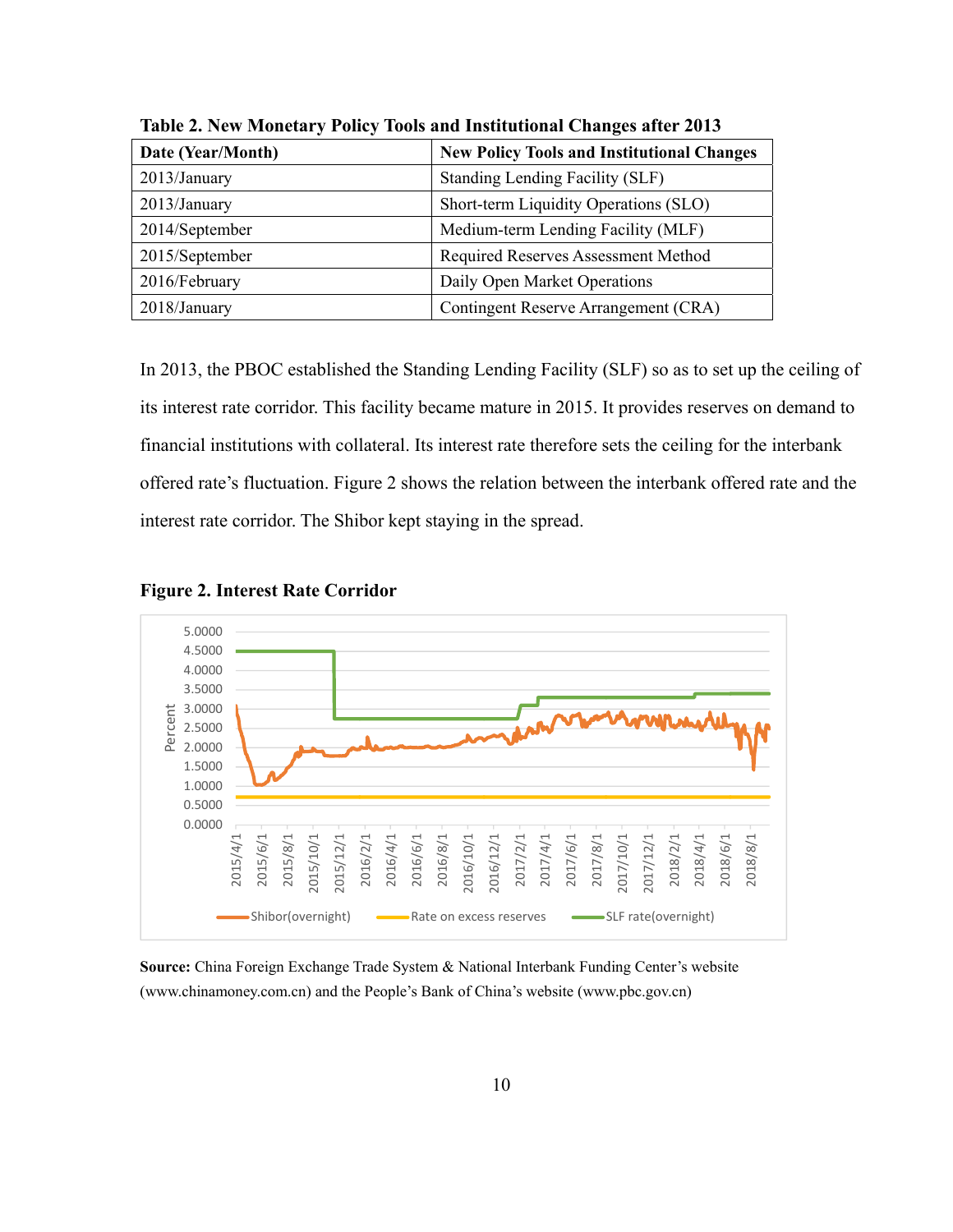On the other hand, the reform of the open market operations aimed at decreasing the OMOR's difficulty in making a precise estimation of the market demand for reserves. At the start of 2014, short-term liquidity operations (SLO) were established as a new policy tool that functioned as a temporary complement to the infrequent open market operations in the high-payment-flow periods. In the Spring Festival period of 2014, SLO were carried out and effectively offset the fluctuation of the market rate (PBOC 2013a). The success of the SLO encouraged the PBOC to further reform its open market operations. Starting in February 2016, the OMOR began conducting open market operations on a daily basis. And from then on, SLO were deactivated. In addition to increasing the frequency of open market operations, the difficulty in estimating market demand was further reduced with some other new policy tools. In 2018, the PBOC established the contingent reserve arrangement (CRA) to provide reserves in high-payment-flow periods. Under this arrangement, in the Spring Festival period of 2018, eligible financial institutions could withdraw their required reserves as they needed within a certain percentage range to deal with shortages. The burden on the OMOR to provide reserves therefore was reduced. Besides, the PBOC also established a medium-term lending facility (MLF) in 2014 to affect medium-term interest rates.

In addition, the principle of open market operations became clear in this period. It is summed up as "peak shaving and valley filling" (PBOC 2017a), which means providing reserves when the demand for reserves is high and absorbing reserves when the demand is low. This principle shows that instead of controlling money quantity, the OMOR accommodates the market demand in its daily operations.

Finally, it is worth mentioning that most interest rate controls have been abandoned now. The deregulation of interest rates was achieved step by step. In most cases the government allowed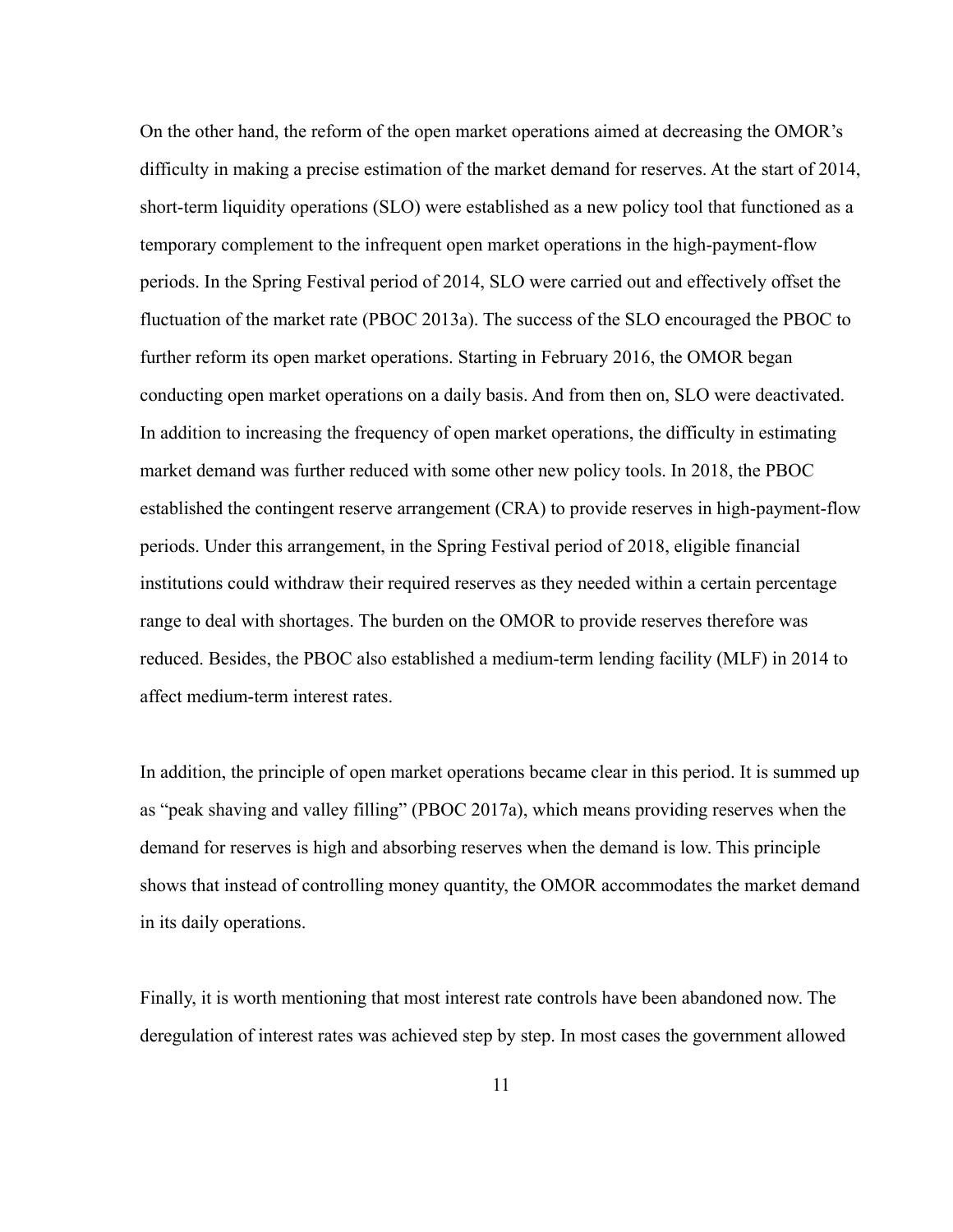the rate to float within a small range around the official rate in the first step of the deregulation and then extended the range gradually until it finally abandoned the direct control. Table 2 shows the dates when different kinds of interest rates were finally deregulated. After the RMB deposit interest rate was deregulated in 2015, basically all kinds of interest rates had been deregulated. However, as a legacy of the interest rate control, the PBOC continues announcing the official deposit and lending benchmark rates of the RMB, even though the control on deposit and lending interest rates has been abandoned.

| Date (Year/Month) | <b>Interest Rate Deregulated</b>              |  |  |
|-------------------|-----------------------------------------------|--|--|
| $1996$ /June      | Interbank offered rate                        |  |  |
| $1997$ /June      | Repurchase rate in interbank bond market      |  |  |
| 2000/September    | Foreign currency loan interest rate           |  |  |
| 2004/November     | Foreign currency deposit (less than 3 million |  |  |
|                   | dollars and more than one year) interest rate |  |  |
| 2013/July         | RMB loan interest rate                        |  |  |
| 2015/May          | Foreign currency deposit (less than 3 million |  |  |
|                   | dollars) interest rate                        |  |  |
| 2015/October      | RMB deposit interest rate                     |  |  |

**Table 3. The Process of China's Interest Rate Deregulation** 

## **The Success and Problems of the New Framework**

These institutional reforms have proved to be successful so far in reducing the fluctuation of the interbank offered rate. This can also be seen in the decrease in the fluctuation of the Shibor during Spring Festival periods, as shown in figure 3. In China, the Spring Festival periods are usually periods marked by large fluctuations of the interbank offered rate: before the Spring Festival, large sums of cash are withdrawn from commercial banks and this tends to push up the market rate; after the Spring Festival, the cash goes back into the banking system and this tends to push down the market rate. The commercial banks' demand for reserves therefore fluctuates greatly in this period.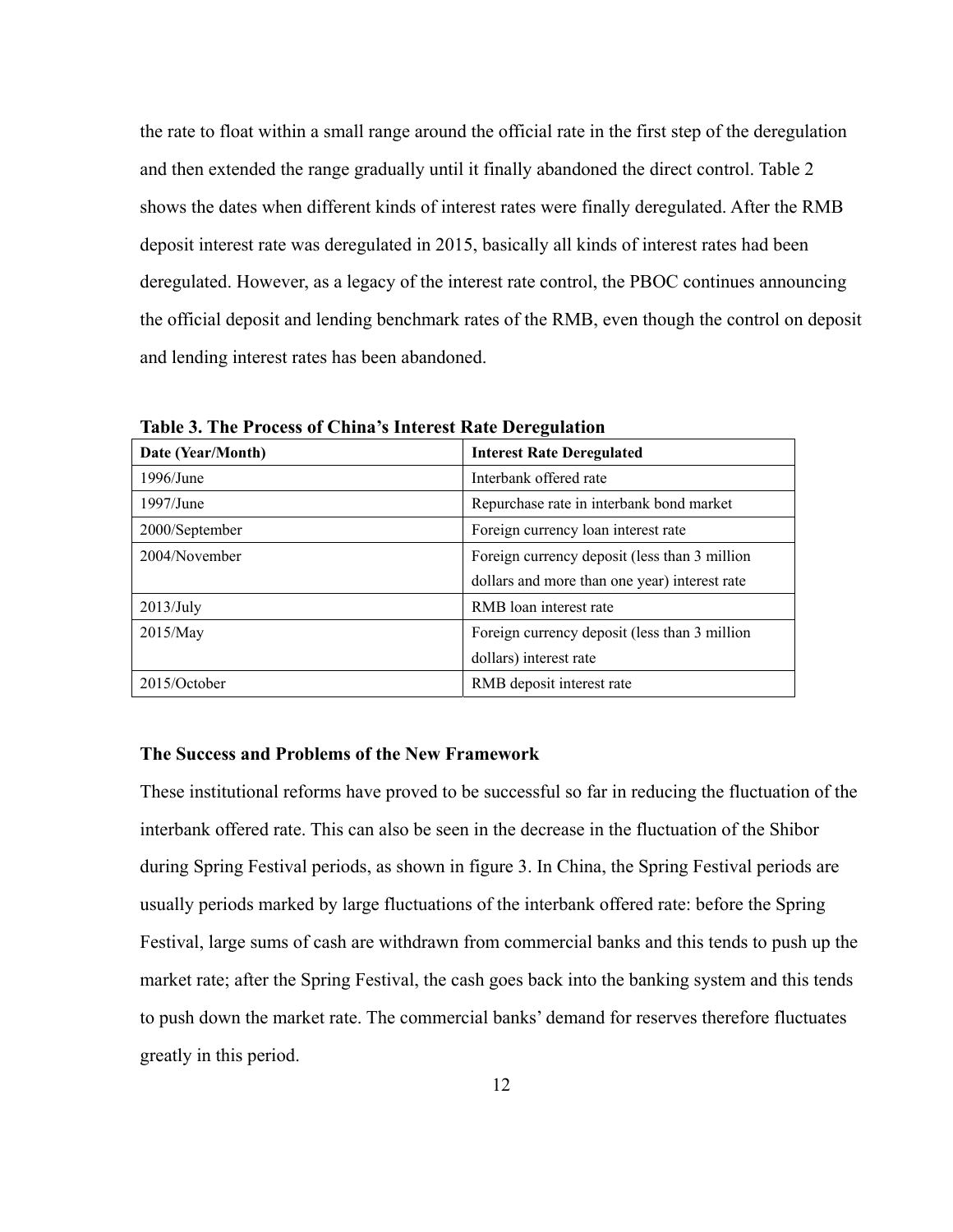

**Figure 3. 20-Working-Day Standard Deviation of the Shibor during Spring Festival** 

**Source:** China Foreign Exchange Trade System & National Interbank Funding Center's website: www.chinamoney.com.cn

2009 2010 2011 2012 2013 2014 2015 2016 2017 2018

 $\Omega$ 

0.5

1

1.5

However, it doesn't mean that the new monetary policy framework is perfect. Some problems remain to be solved in the new framework.

Firstly, although both the RMB loan interest rate and the RMB deposit interest rate have been deregulated, the PBOC continues announcing their official benchmark rates. How to coordinate the official benchmark rates with the upcoming target rate is a problem. On the one hand, many commercial banks continue using the official benchmark rates as the base to make markup pricing, so these rates now serve as a tool to affect loan interest rate and deposit interest rate. On the other hand, after the deregulation of interest rates, there is a tendency for commercial banks to switch to market rates, like the Shibor, to make their markup pricing, because the market rates better reflect their cost. The target rate in such cases is effective in affecting market interest rates. If both kinds of pricing mechanisms coexist in the market, the effectiveness of the official benchmark rates and that of the upcoming target rate are conflicting.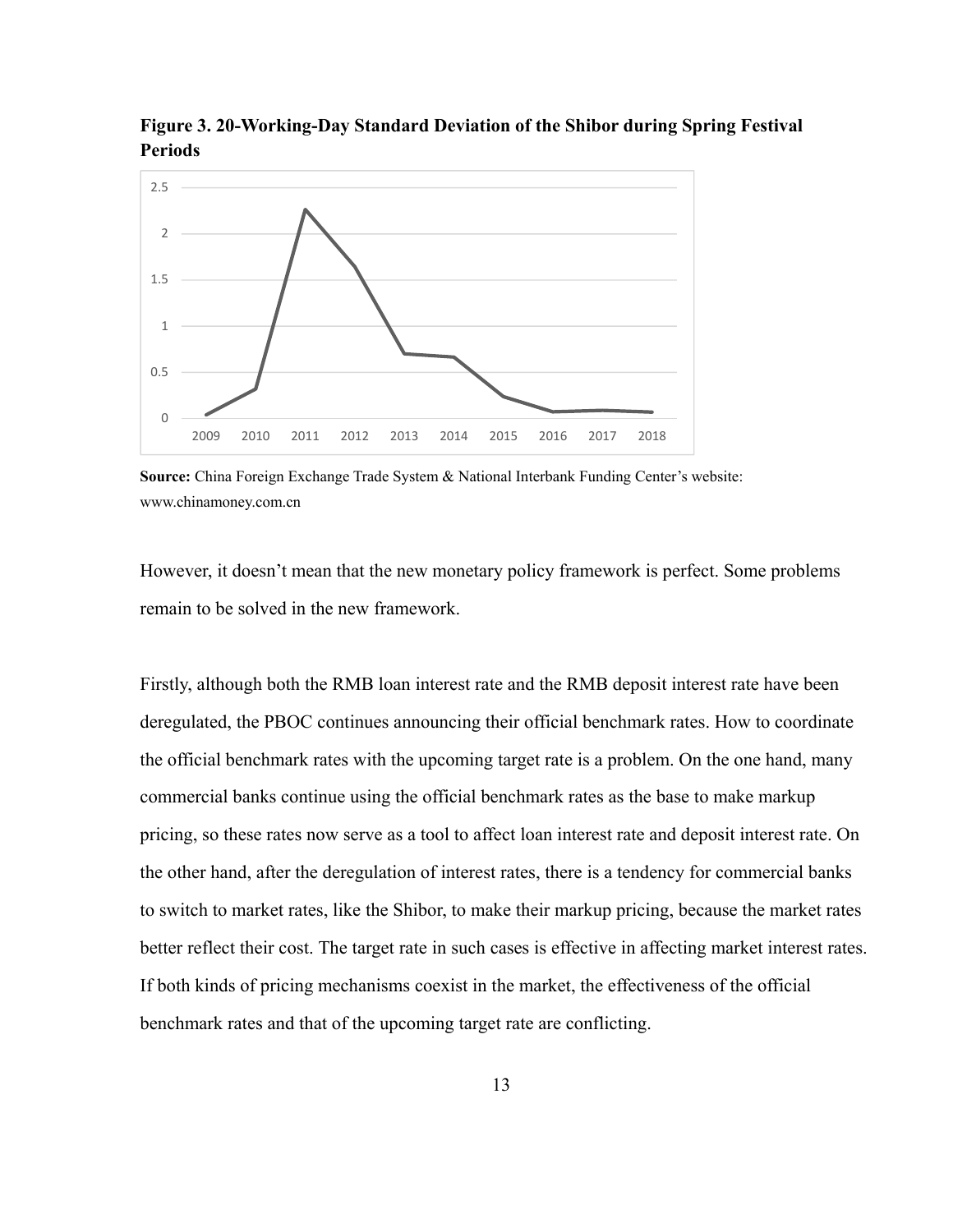Secondly, the change in the required reserves assessment method in 2015 was a double-edged sword for achieving the interest rate target. Since the change, the reserve balance is calculated by the average amount of the reserves during the maintenance period rather than by the amount at the end of each day in the maintenance period. The new assessment method allows financial institutions to not rush into the money market every day to get rid of the excess or accommodate for a shortage of reserves, smoothing the fluctuation of interest rates during the maintenance period. On the other hand, it makes the maintenance period a period to speculate on the future interest rate: "Averaging provisions encourages banks to speculate about daily or even hourly evolutions of the federal funds rate, by modifying their demand for reserves. The markets try to anticipate changes in the target rate, and they try to anticipate the evolution of the federal funds rate around the target rate" (Lavoie 2005). The anticipation may be self-fulfilling (Krieger 2002). The OMOR now has to estimate the speculative demand for reserves. Although the central bank is still able to hit its target rate, the OMOR's difficulty in making the correct estimation is increased.

Finally, how to position the role of the Treasury remains an important problem for China's new monetary policy framework. This problem will be discussed in the next section.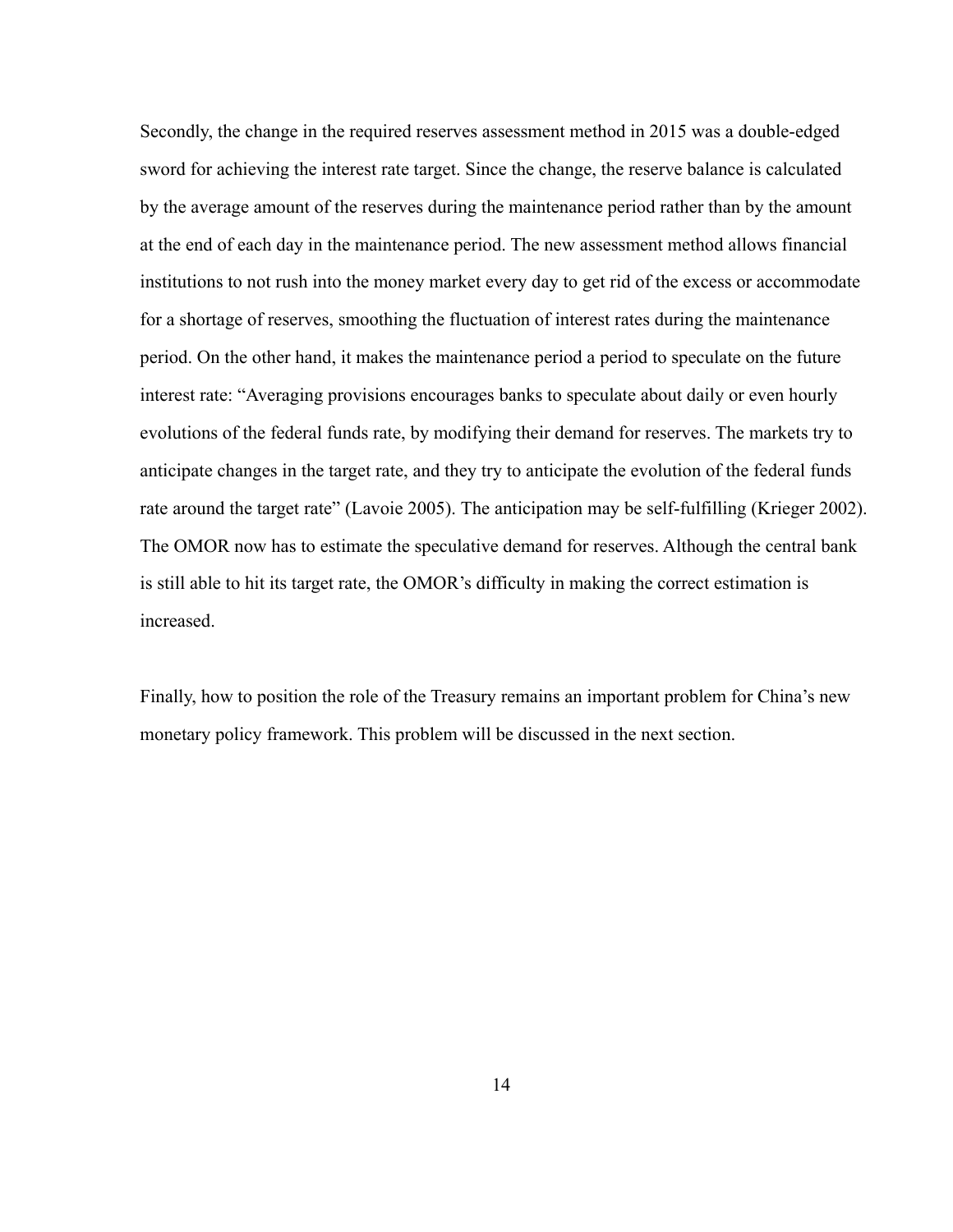# **III. THE MISSING ROLE OF THE TREASURY IN THE MONETARY POLICY FRAMEWORK**

The role of the Treasury in monetary policy is important because Treasury spending creates money and Treasury taxing destroys it. In a typical modern public finance system, the Treasury holds an account at the central bank and makes payments through it. When the Treasury spends, the central bank decreases the balance on the Treasury's account and increases the balance on a corresponding commercial bank's account. Thus, reserves in the private sector are increased and it pushes the interbank offered rate downward. When the Treasury receives payments from taxes or bonds, the central bank increases the balance on the Treasury's account and decreases the balance on a corresponding commercial bank's account. Thus, reserves in the private sector are decreased, pushing the interbank offered rate upward. Considering the scale of the change in the fiscal balance, in practice a monetary policy framework should take the fiscal effects on reserves into account so that the target rate can be achieved precisely.

In different monetary policy frameworks, the fiscal effects on reserves are dealt with in different ways. In Canada and the United States, the fiscal effects are neutralized by transferring between the Treasury's account at the central bank and its accounts at commercial banks. In Canada, this operation is made by the central bank in the afternoon, "after all settlement transactions with the government are completed," so that "it knows with perfect certainty the amounts that need to be transferred" (Lavoie 2005). In the United States, the Treasury manages its account at the central bank to keep the balance at a certain amount each day. If the Treasury's expenditure is larger than its receipt in one day, the Treasury will transfer reserves from the Treasury Tax and Loan Accounts at commercial banks to its account at the central bank so as to keep the balance constant. Thus, the fiscal effects on reserves are neutralized (Bell 2000). In the monetary policy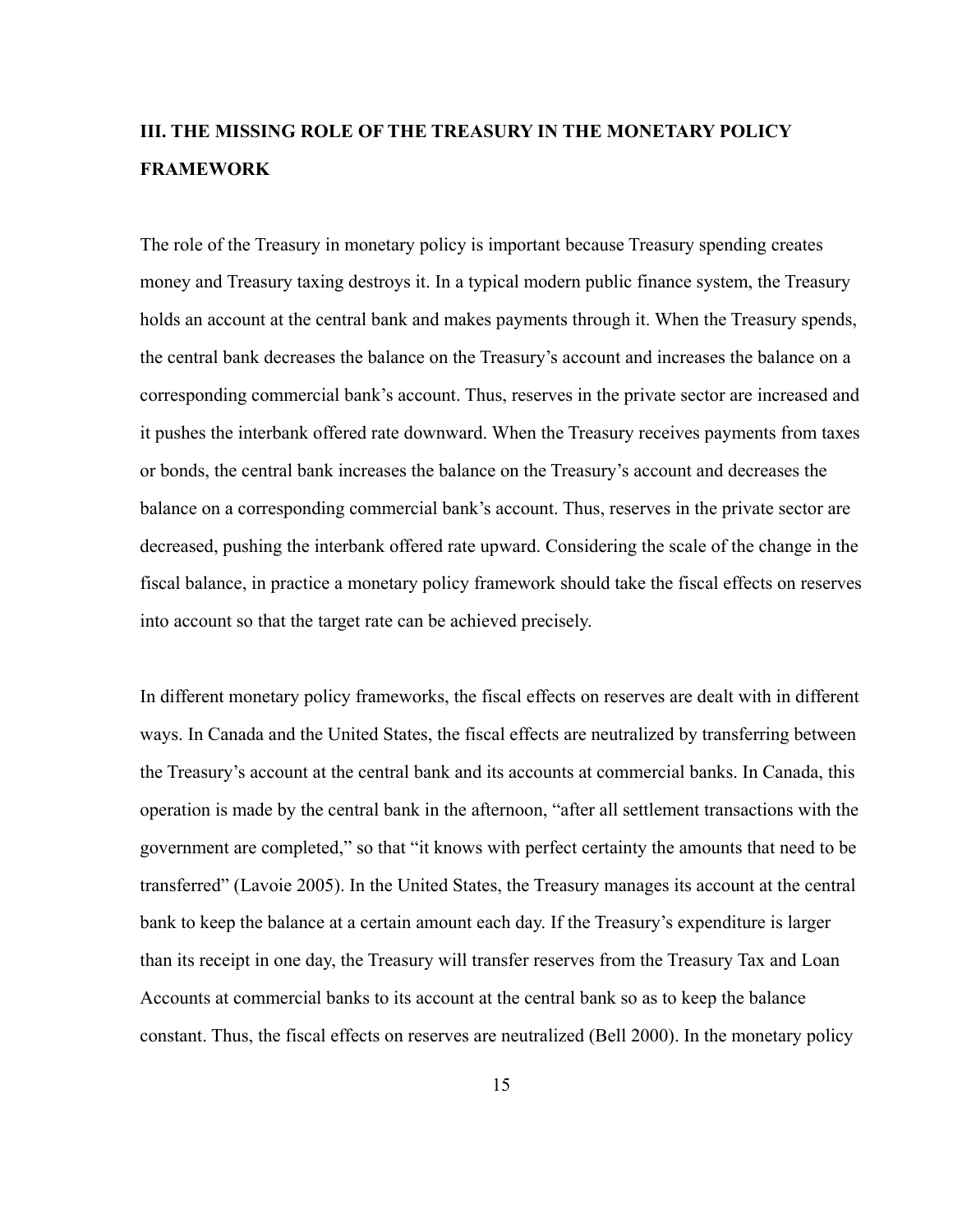frameworks where the central bank sets the spread of the interest rate corridor to zero, the neutralization is carried out in an automatic way through commercial banks' managing their reserves. For example, if tax payment pushes up the interbank offered rate, the commercial banks will go to the central bank's discount window for reserves and, thus, the fiscal effects will be neutralized. In the monetary policy frameworks where the central bank leaves excessive reserves in the market so as to achieve its target rate at the interest rate paid to excess reserves (Fullwiler 2005), the central bank allows the market to hold excessive reserves so as to neutralize the fiscal effects.

In China's new monetary policy framework, these kinds of coordination mechanisms between the Treasury and the central bank are lacking and the main tool for dealing with the fiscal effects on reserves is its open market operations. To understand the institutional basis of the fiscal effects on reserves in China, the reform of the Treasury account in 2001 is of vital importance, when a Treasury Single Account (TSA) system was established. Before the reform, the Treasury transferred a certain amount of money to different government departments' accounts at commercial banks on a schedule according to the current year's budget. The government departments made payment to the nongovernment sector through their accounts at commercial banks. The old system was decentralized and hard for the Treasury to manage and supervise. After the reform, the TSA system centralized government's receipts and expenditures to the Treasury's account at the PBOC, as shown in figure 4.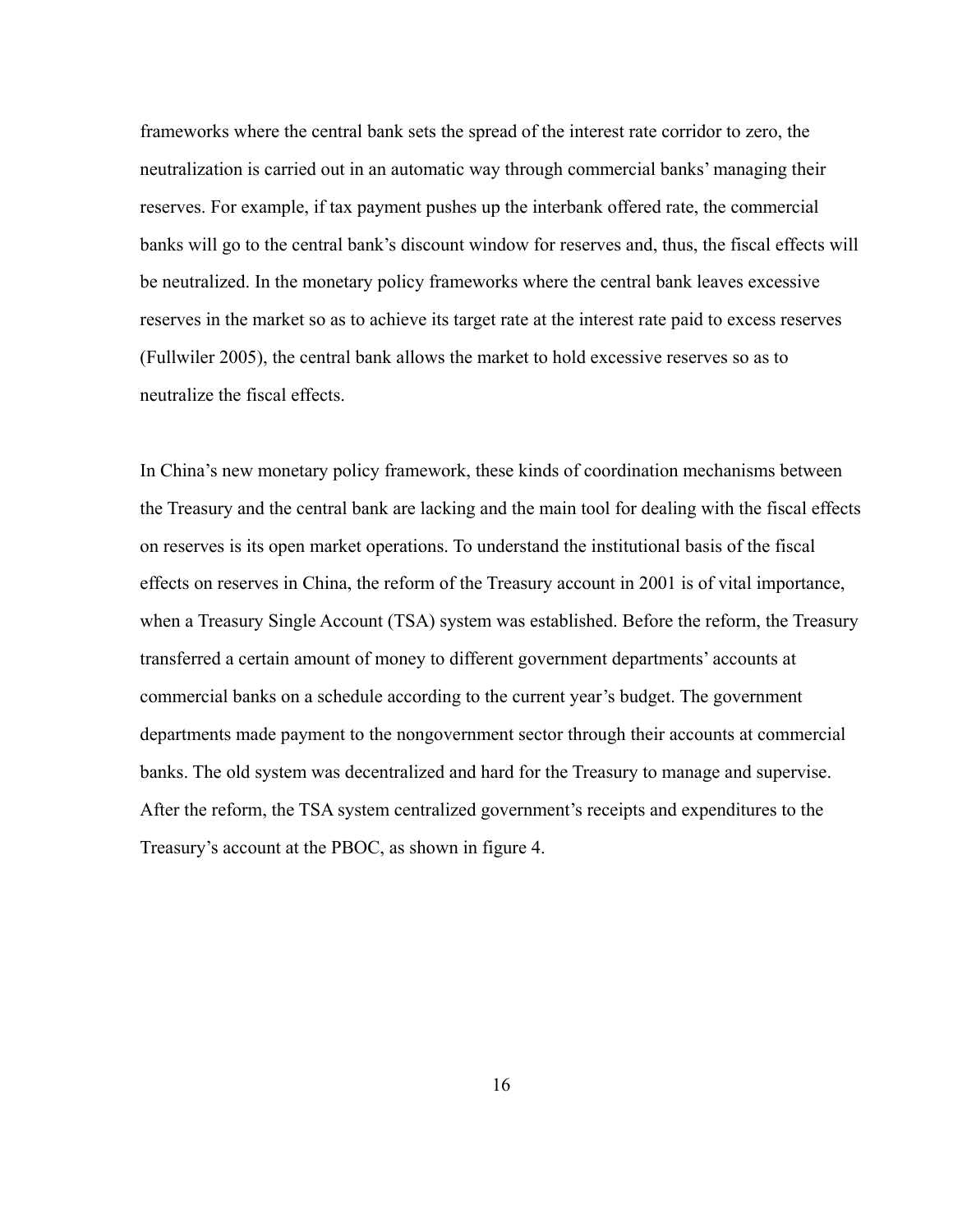



**Source:** Wei (2013)

The TSA system includes two parts. The first part is the TSA at the PBOC. After the 2001 reform, it included not only the central government's account, but also the accounts of local governments. The second part is the accounts at commercial banks. These include zero balance accounts and special Treasury accounts.

When the government spends, the payments are made through the zero balance accounts at commercial banks. Every governmental department has its own zero balance account and the Treasury's zero balance account is used for certain types of large payments. The balance of these accounts is kept at zero at the end of each day. The payment is made by overdraft and this process is as follows: a government department sends an order to the commercial bank where it holds its zero balance account; the commercial bank credits the zero balance account and debits a corresponding private account; the commercial bank sends a voucher to the central bank; the central bank transfers reserves from the TSA to the commercial bank's account; the commercial bank removes the deficit in the zero balance account and the balance returns to zero. Except for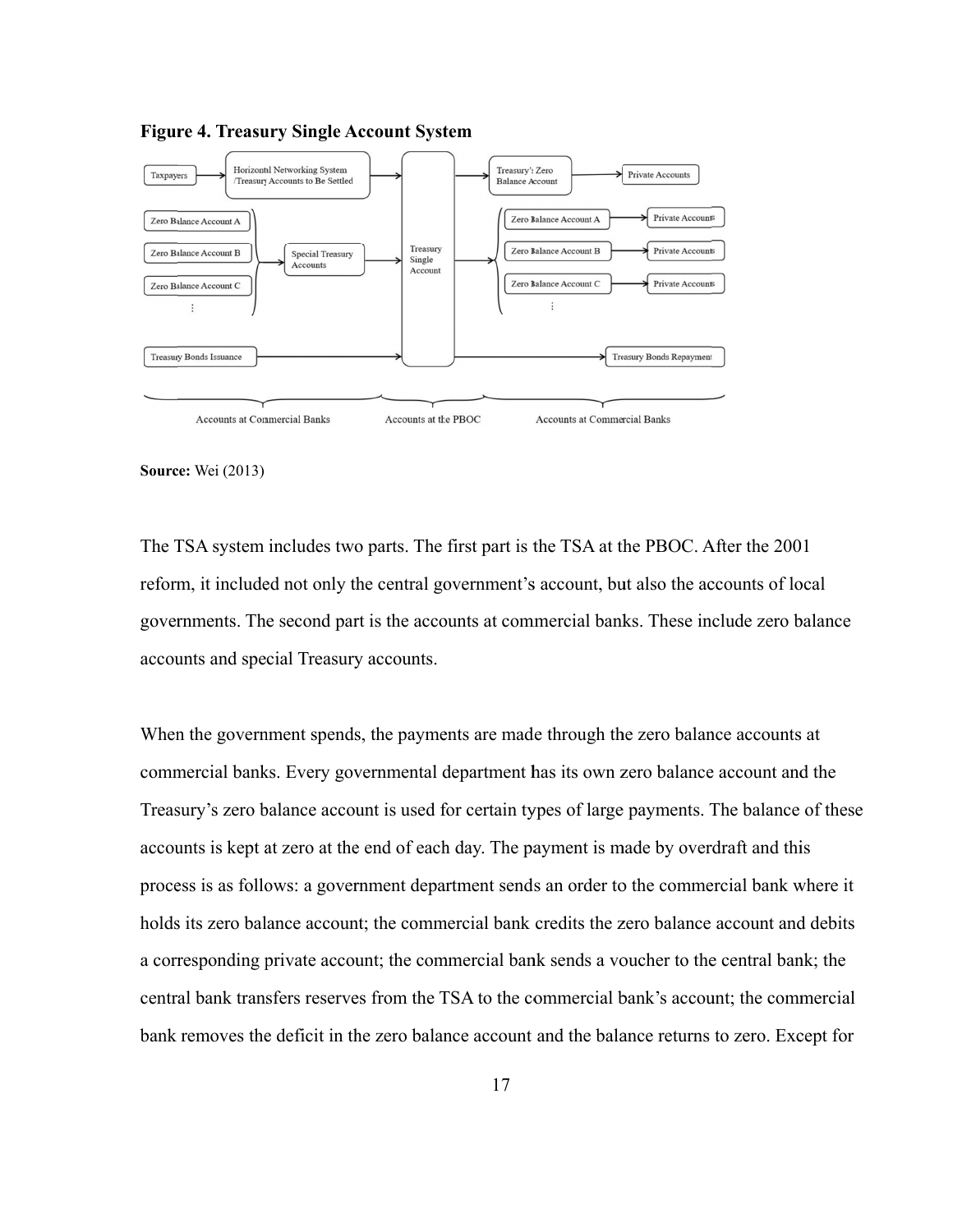some large payments, the reserves are transferred from the TSA to commercial banks' accounts between 15:00 and 16:00 every working day. Its effect on reserves has to wait to be neutralized by the following day's open market operations. As for Treasury bond repayments, they are made directly through the TSA.

When the government receives taxes, the reserves are transferred from commercial banks to the TSA. If the taxpayers make the payment in the Horizontal Networking System—which is a digital tax-payment system—the transfer will be made in real time. If not, the taxes will first be collected in the Treasury accounts to be settled and then the reserves will be transferred to the TSA within one day. As for the nontax revenues in the zero balance accounts, they are first transferred to the special Treasury accounts. After the Treasury checks the related information on the receipts, the reserves are transferred to the TSA. As for Treasury bond issuance, the reserves are transferred directly to the TSA.

In the TSA system, therefore, there is no flexible tool for transferring money between the TSA and the accounts in commercial banks so as to manage the fiscal effects on reserves. In addition to the TSA system, cash management and Treasury bond issuance should also be taken into account. They do not provide flexible tools for managing the fiscal effects on reserves either.

In 2006, a cash management system was established by the Treasury and the PBOC. The major goal, as stated in the Interim Procedures for Central Treasury's Cash Management, was to minimize the TSA balance and maximize investment returns (Ministry of Finance of the People's Republic of China 2006). There are two kinds of cash management operations at present: fixed-term deposit auction and Treasury bond repurchase. In 2016 and 2017, cash management was all carried out through the fixed-term deposit auction, as shown in table 4. The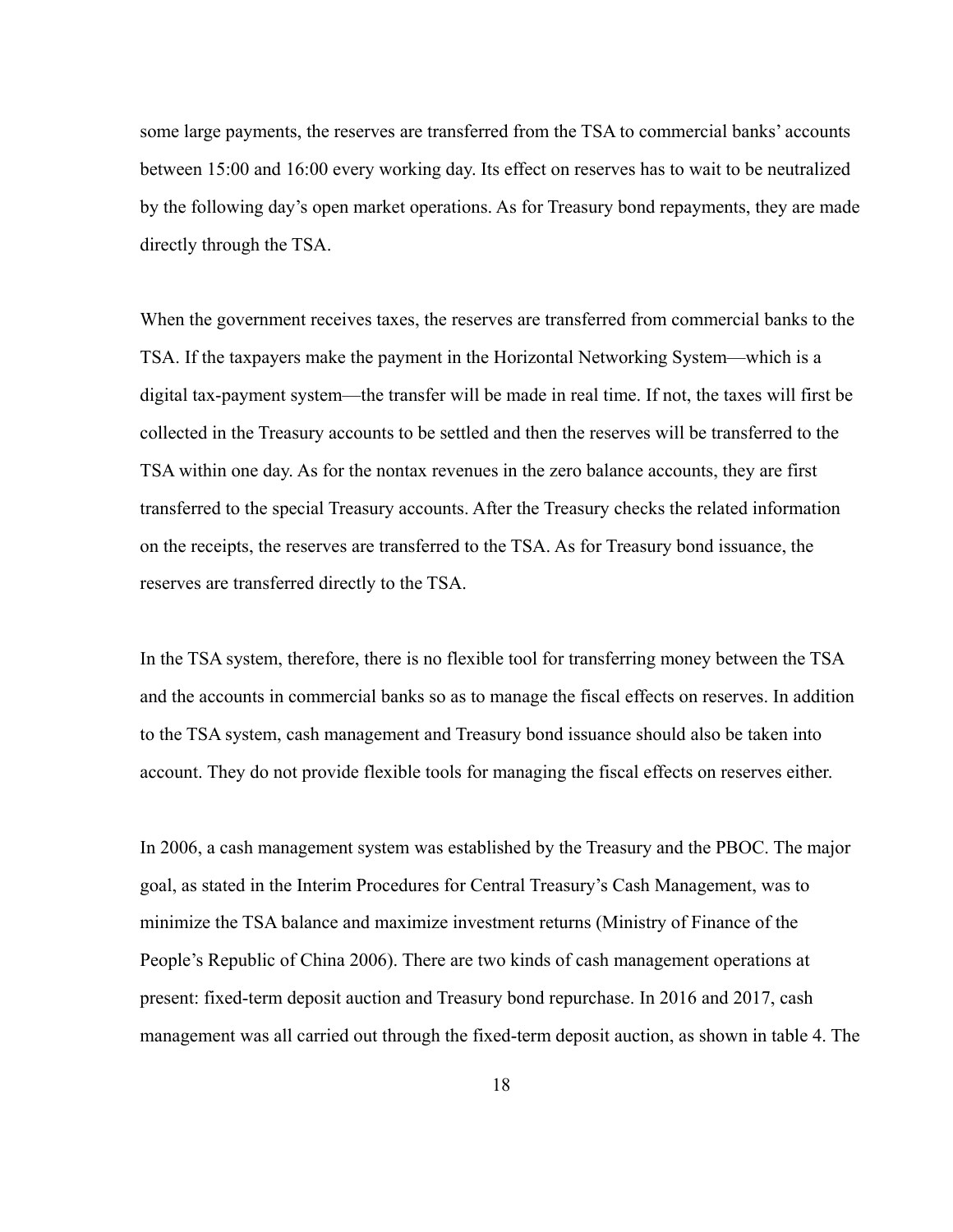Treasury's Cash Management Operations Room holds auctions several times a year. It transfers reserves to the commercial banks that win the bid and holds fixed-term deposits in these commercial banks. These operations are infrequent and therefore are not flexible enough for managing the fiscal effects. Besides, it seems that both kinds of cash management operations did not take market conditions into full consideration. Some auctions were held near the end of a month when the government's expenditure reached its peak and injected lots of reserves into the market. The Treasury's first two bond repurchase operations in 2006 and 2008 were not very successful because they were conducted in the periods when the demand for reserves was low.

| Date       | Term<br>(months) | Amount<br>(billions<br><b>RMB</b><br>yuan) |
|------------|------------------|--------------------------------------------|
| 2016/1/19  | 9                | 80                                         |
| 2016/5/27  | 3                | 40                                         |
| 2016/6/16  | 3                | 80                                         |
| 2016/7/21  | 3                | 50                                         |
| 2016/8/23  | 3                | 50                                         |
| 2016/9/14  | 3                | 60                                         |
| 2016/9/20  | 3                | 60                                         |
| 2016/10/24 | 3                | 80                                         |
| 2017/3/16  | 3                | 60                                         |
| 2017/5/19  | 3                | 80                                         |
| 2017/8/18  | 3                | 80                                         |
| 2017/8/24  | 3                | 80                                         |
| 2017/10/16 | 3                | 80                                         |
| 2017/11/17 | 3                | 120                                        |

**Table 4. Fixed-Term Deposit Auction of the Central Treasury, 2016–17** 

**Source:** People's Bank of China's website: www.pbc.gov.cn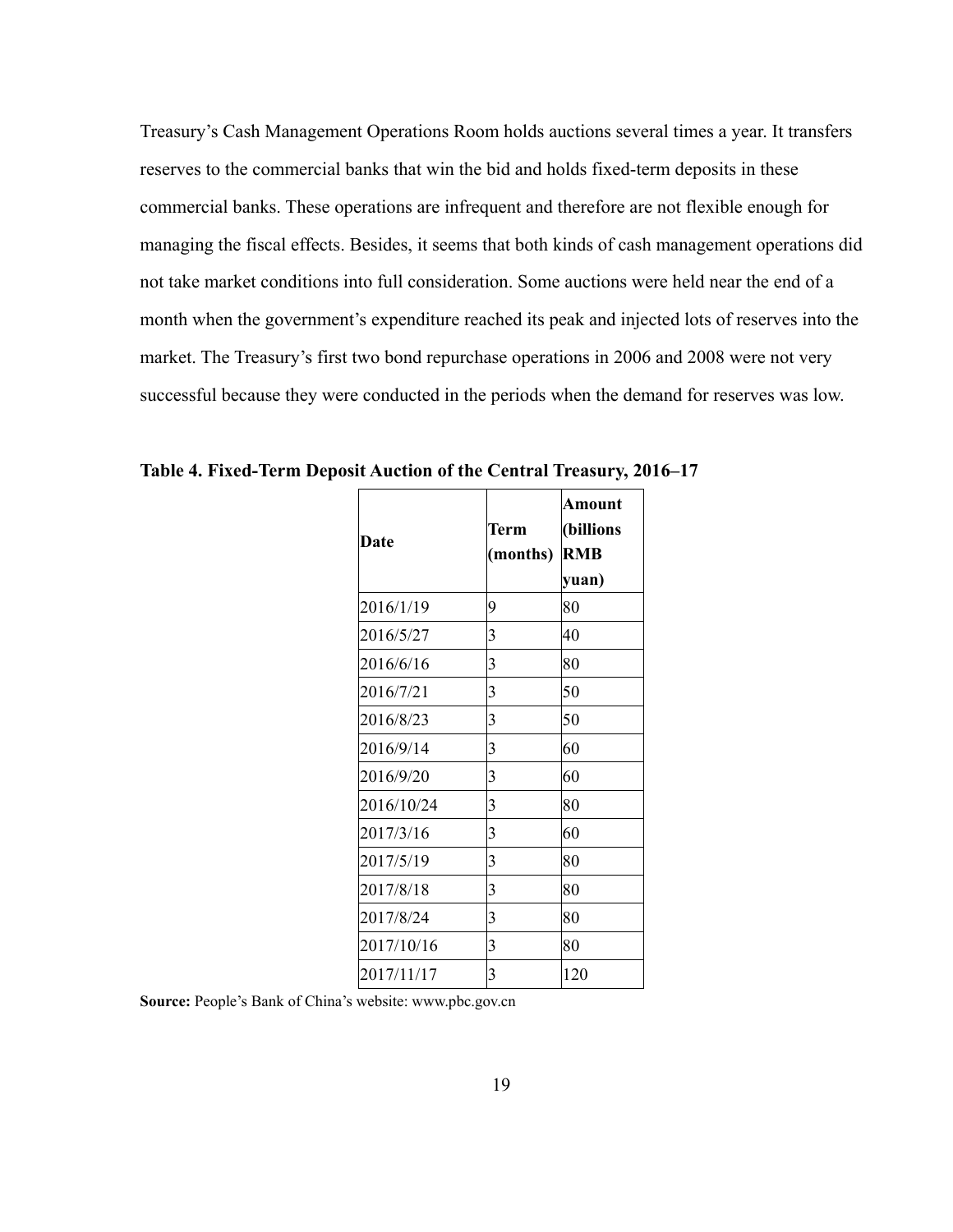The central government's bonds issuance is also infrequent, as shown in table 5. The infrequence of the issuance makes it hard to make use of Treasury bond issuance to assist the PBOC's operations. Besides, the above is also true for the local governments' cash management and bond issuance, which are more irregular and have a larger scale than the central government's.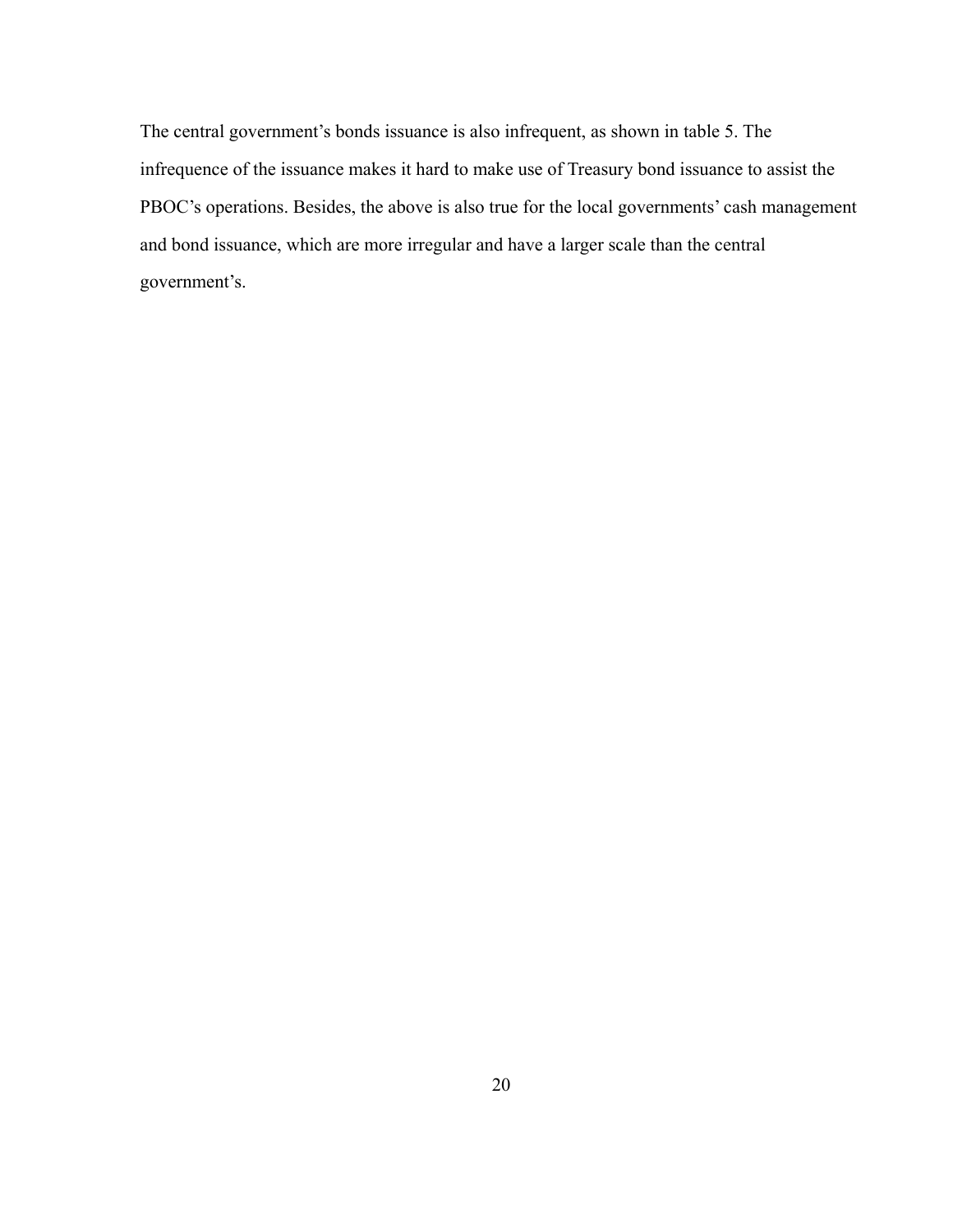| <b>Bonds Issuance Period</b> | (years)        | (billions<br><b>RMB</b> yuan) | <b>Bonds Issuance Period</b> | <b>Term</b><br>(years) | <b>Amount</b><br>(billions<br><b>RMB</b> yuan) |  |
|------------------------------|----------------|-------------------------------|------------------------------|------------------------|------------------------------------------------|--|
| 2016/03/10-2016/03/19        | 3              | 14.983                        | 2017/03/10-2017/03/19        | $\overline{3}$         | 14.87                                          |  |
| 2016/03/10-2016/03/19        | 5              | 14.981                        | 2017/03/10-2017/03/19        | 5                      | 14.889                                         |  |
| 2016/04/10-2016/04/19        | 3              | 20                            | 2017/04/10-2017/04/19        | $\overline{3}$         | 21.613                                         |  |
| 2016/04/10-2016/04/19        | 5              | 20                            | 2017/04/10-2017/04/19        | 5                      | 23                                             |  |
| 2016/05/10-2016/05/19        | $\overline{3}$ | 14.925                        | 2017/05/10-2017/05/19        | $\overline{3}$         | 15.951                                         |  |
| 2016/05/10-2016/05/19        | 5              | 14.954                        | 2017/05/10-2017/05/19        | 5                      | 17.214                                         |  |
| 2016/06/10-2016/06/19        | $\overline{3}$ | 20                            | 2017/06/10-2017/06/19        | $\overline{3}$         | 13.606                                         |  |
| 2016/06/10-2016/06/19        | 5              | 20                            | 2017/06/10-2017/06/19        | 5                      | 22.06                                          |  |
| 2016/07/10-2016/07/19        | $\overline{3}$ | 19.189                        | 2017/07/10-2017/07/19        | $\overline{3}$         | 15.239                                         |  |
| 2016/07/10-2016/07/19        | 5              | 20                            | 2017/07/10-2017/07/19        | 5                      | 18.842                                         |  |
| 2016/08/10-2016/08/19        | $\overline{3}$ | 20                            | 2017/08/10-2017/08/19        | $\overline{3}$         | 18.32                                          |  |
| 2016/08/10-2016/08/19        | 5              | 20                            | 2017/08/10-2017/08/19        | 5                      | 22.964                                         |  |
| 2016/09/10-2016/09/19        | $\overline{3}$ | 14.661                        | 2017/09/10-2017/09/19        | $\overline{3}$         | 16.612                                         |  |
| 2016/09/10-2016/09/19        | 5              | 14.711                        | 2017/09/10-2017/09/19        | 5                      | 15.981                                         |  |
| 2016/10/10-2016/10/19        | 3              | 20                            | 2017/10/10-2017/10/19        | $\overline{3}$         | 16.196                                         |  |
| 2016/10/10-2016/10/19        | 5              | 20                            | 2017/10/10-2017/10/19        | 5                      | 22.689                                         |  |
| 2016/11/10-2016/11/19        | 3              | 14.914                        | 2017/11/10-2017/11/19        | $\overline{3}$         | 16.243                                         |  |
| 2016/11/10-2016/11/19        | 5              | 14.945                        | 2017/11/10-2017/11/19        | 5                      | 15.239                                         |  |

**Table 5. Central Government's Bonds Issuance, 2016–17** 

**Source:** People's Bank of China's website: www.pbc.gov.cn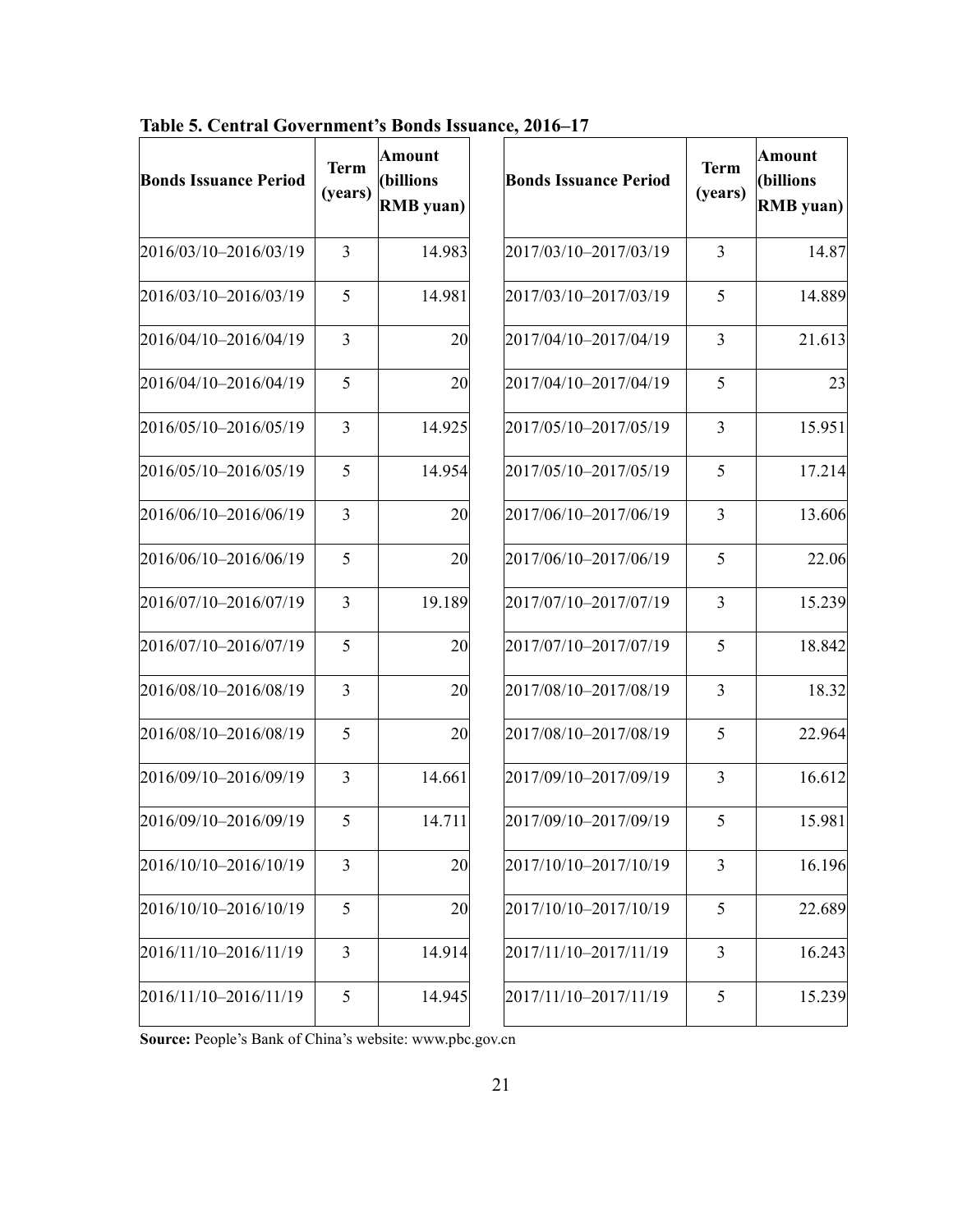In China's monetary policy framework, the burden of managing the effects therefore falls on the shoulders of the OMOR. Under the "peak shaving and valley filling" principle, if the fiscal effects on reserves are not offset by other factors, the OMOR would inject reserves during the tax payment period or when Treasury bonds are issued, and absorb reserves when the government spends.

However, it is not an easy task for the OMOR to fully neutralize the fiscal effects on reserves for the following reasons. Firstly, the uncertainty of the government's expenditures and receipts increases the PBOC's difficulty in achieving the target rate. Because the government's expenditures and receipts rely on economic conditions to some degree and economic conditions are full of uncertainty, it is a matter of skill and luck for the OMOR to make correct estimations about the effects of fiscal activities.

Secondly, the periodic variation of the balance in the TSA is very large. It is not only because the scale of the expenditures and receipts is very large, but also because the periodic variation of the expenditures and that of receipts do not coincide with each other. On the one hand, the tax payment deadline is, for the most part, in the middle of a month or in the middle of the first month of a season. Thus, tax payments usually reach their peak in the middle of a month and in the first month of a season. On the other hand, expenditures reach their peak at the end of a month, because many types of payments have to be made before each government department prepares its financial statement at the end of the month. Besides, because the budget of a department relies on last year's balance (the Treasury usually increases the budget when it is not enough to cover a department's expenditure), it gives the government departments an incentive to spend more at the end of a year. This is one of the reasons why expenditures reach their peak at the end of a year. As shown in figure 6, in months with large fiscal expenditures or receipts,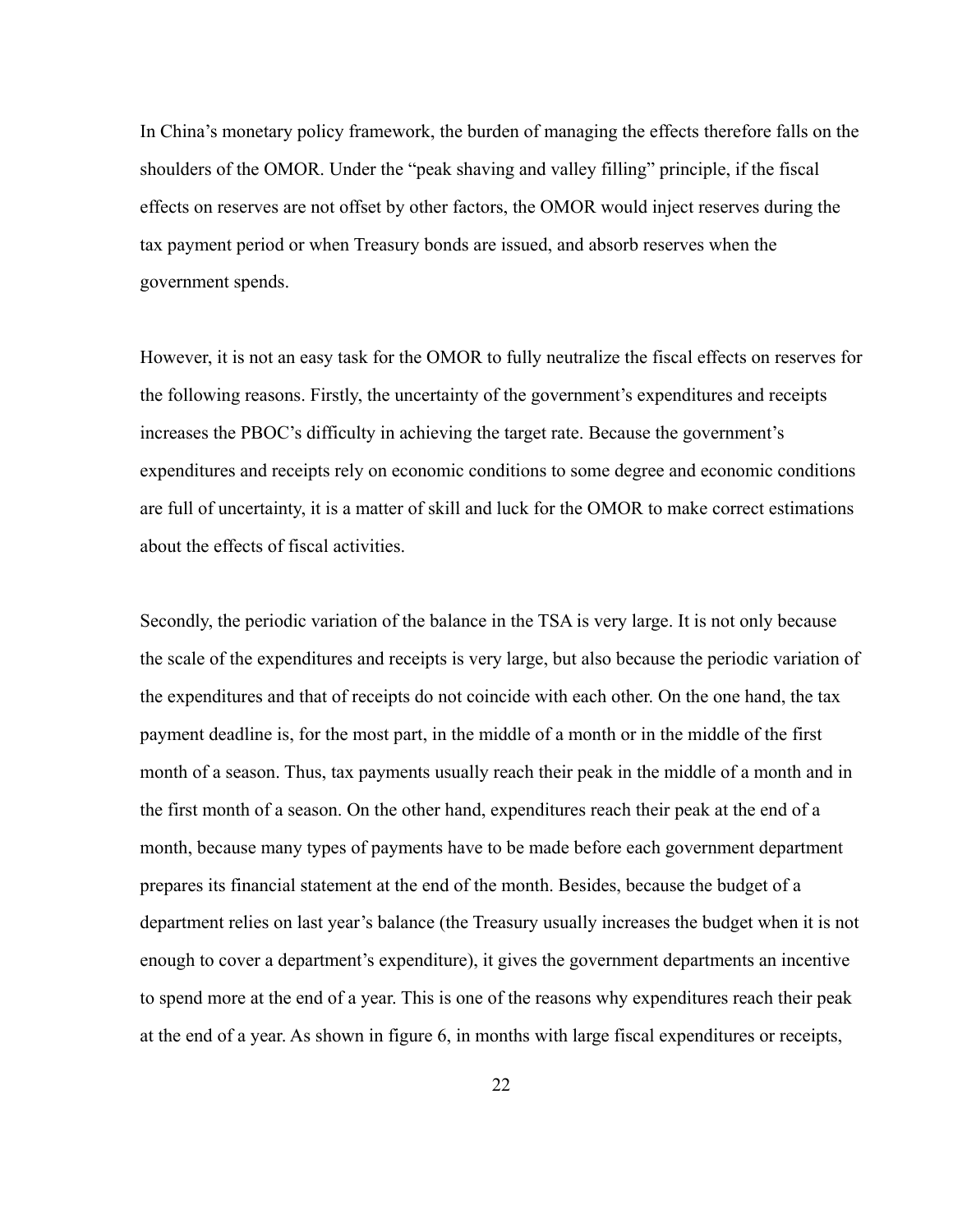the balance change might be two to five times the total excess reserves in the financial system.



**Figure 5. Monthly Change in the TSA** 

Thirdly, the local governments' expenditures and receipts have the same effect on reserves as the central government's because the TSA includes the local governments' accounts. It makes the fiscal effects on reserves bigger than the case where local governments do not hold accounts at the central bank. Generally, the periodic variation in the local governments' receipts and expenditures is similar to that of the central government's. This similarity was reinforced by the merger between the National Taxation Bureau and the Local Taxation Bureau in 2018. Before the merger, in some cases the Local Taxation Bureau set the payment periods for local taxes to be different from the payment periods for national taxes. The end of the payment period for some kinds of local taxes was set at the 10th or 20th of a month. To some extent, this smoothed the effect of tax payments on reserves. After the merger, however, the difference in the payment periods was eliminated.

**Source:** CEInet Industry Database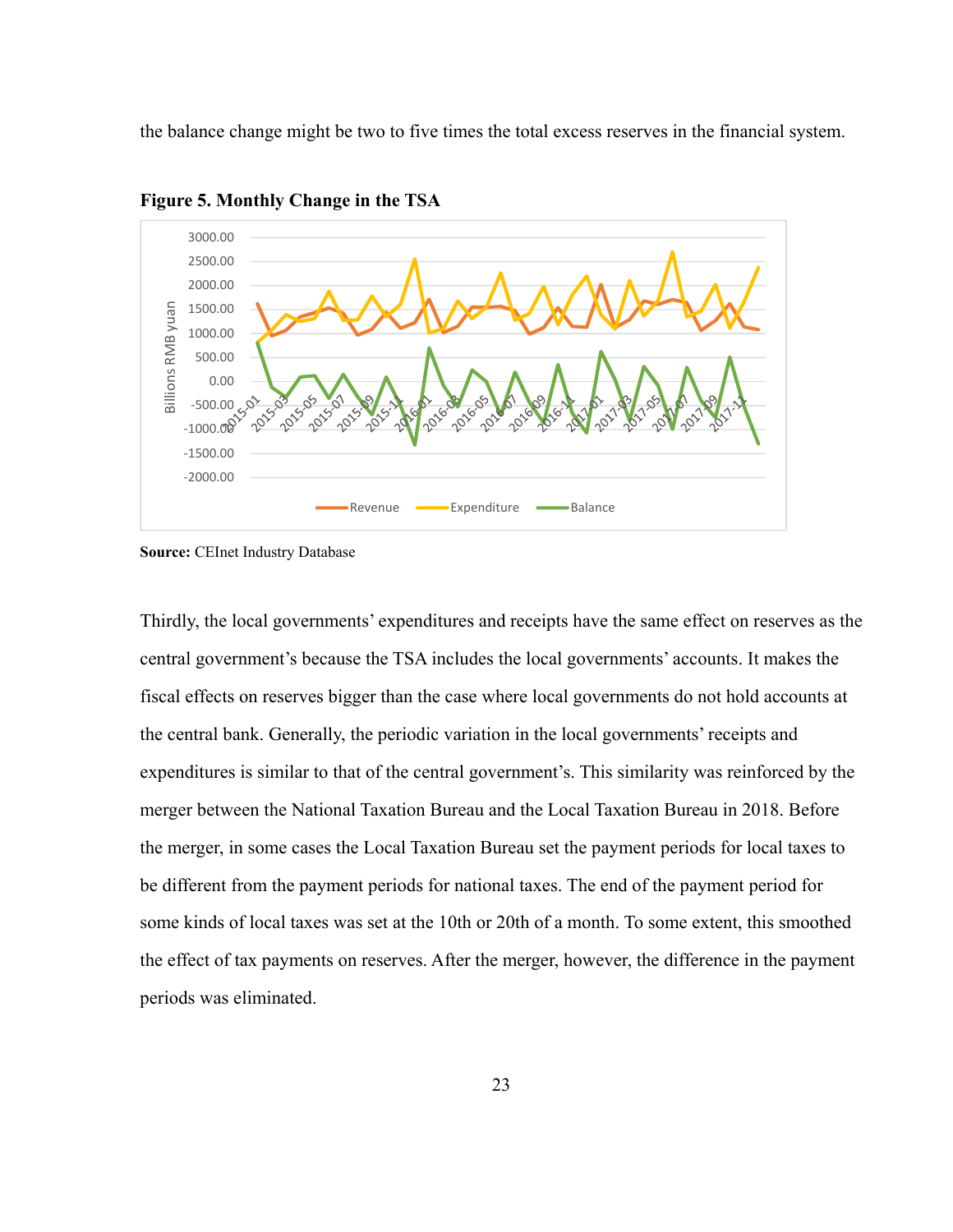In short, there is no specialized tool for managing the fiscal effects on reserves in China's monetary policy framework. At present, the main tool to offset it is open market operations and this requires the OMOR to have great skill and luck in precisely estimating the fiscal effects on reserves. Considering the scale and uncertainty of the fiscal activities, further reform is needed to provide a coordination mechanism between the Treasury and the PBOC.

## **IV. CONCLUSION**

The institutional evolution of China's monetary policy framework is closely related to China's marketization process. The rapid growth of the market economy after 1978 pushed the government to abandon its direct control on finance and to build up a financial market. In the transitional stage, when the financial market was not mature and the direct control on finance was not abandoned entirely, the old monetary policy framework was built to affect financial activity. However, due to the rapid development of the financial markets, the old framework became more and more problematic and it forced the PBOC to make an institutional transformation to a new framework in the new century.

The reform of the monetary policy framework has been successful and two important changes provide the institutional basis for the success of the reform: establishing an interest rate corridor and decreasing the OMOR's difficulty in estimating the market demand for reserves. These changes make it easier for the PBOC to stabilize the interbank offered rate. Following the reform, the interest rate maintenance mode in the new framework is clear: the interbank offered rate is kept within the interest rate corridor and how precisely the target rate can be achieved depends on how precisely the OMOR can estimate and meet the market demand for reserves.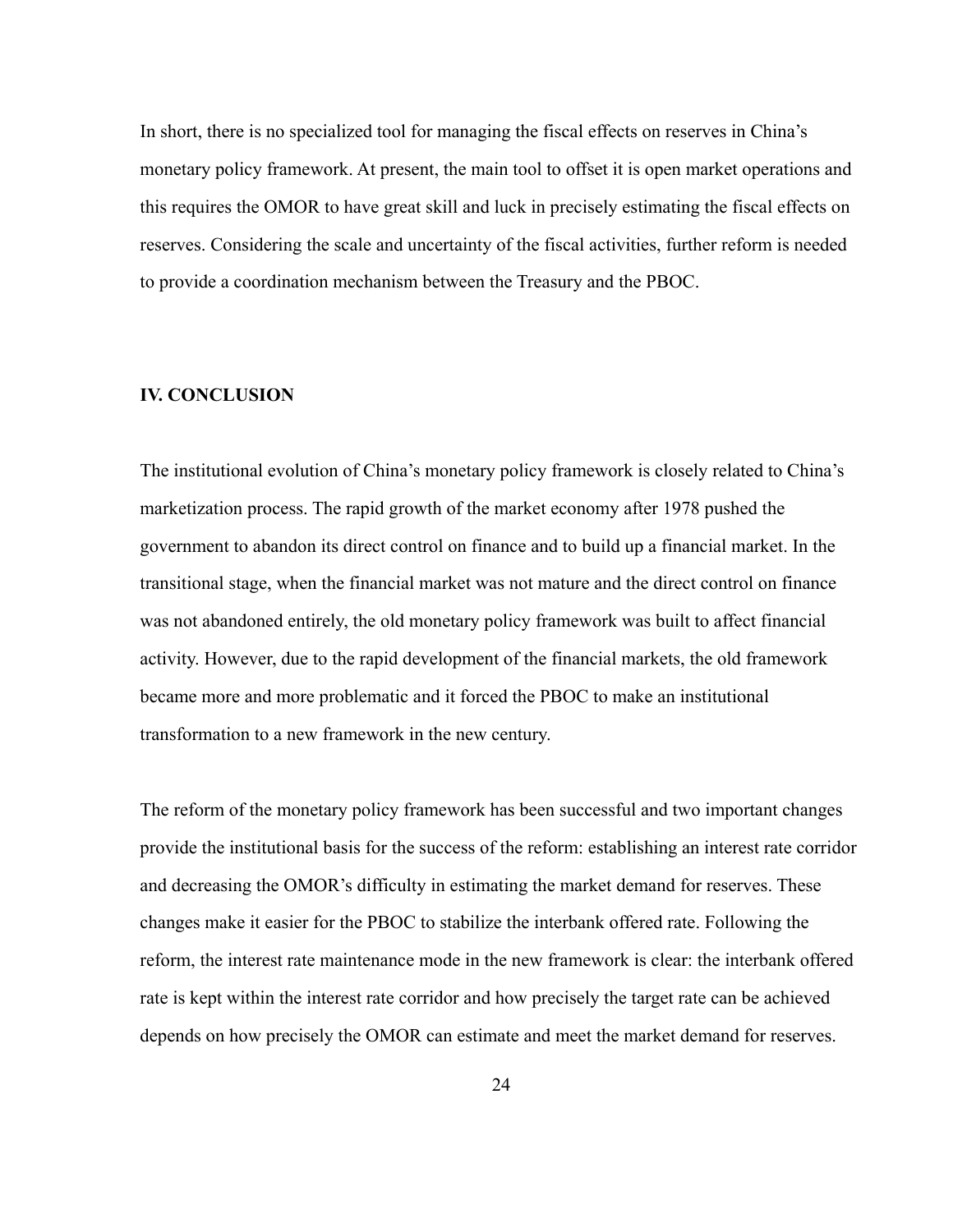For future reforms, cooperation between the central government and the PBOC is necessary. The powers of different government departments may need to be reallocated in the new monetary policy framework. Firstly, cooperation is needed to replace the old intermediate target with a new one. At present, the money quantity target and official benchmark rates are controlled by the central government and the monetary policy tools and their interest rates are controlled by the PBOC. While it is obvious that a new target rate is needed to replace the old target in the future, the question of who should control the new target is a political problem. Secondly, cooperation between the Treasury and the PBOC is needed so as to manage the fiscal effects on reserves. One possible solution to the problem of how to manage the fiscal effects is the opening of special accounts at commercial banks so as to control the balance of the TSA by transferring between the TSA and the special accounts. However, it would not be an easy task to reform the TSA system. It has long been a controversial question in China whether the central bank should be a manager or an agency of the TSA. The reform can be carried out only when both sides are satisfied with the new system. Therefore, it is to some degree a political problem how the reform of China's monetary policy framework will be carried out in the future. Like the old Chinese saying, "行百里者半九十" (Ninety miles is only half of a hundred miles journey), the remaining part of a reform is usually the hardest part. So is the reform of China's monetary policy framework.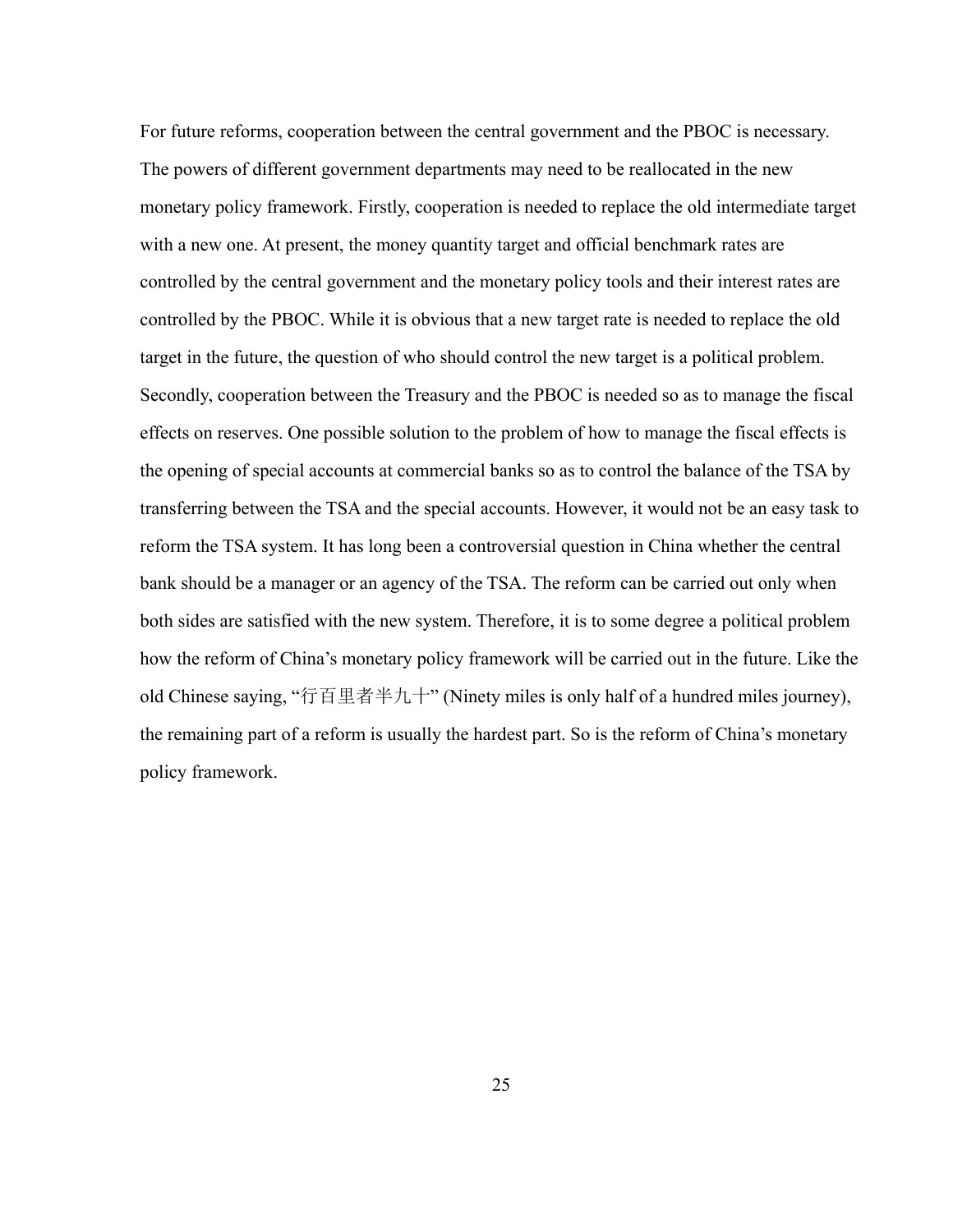### **REFERENCES**

- Bell, S. 2000. "Do Taxes and Bonds Finance Government Spending?" *Journal of Economic Issues* 34(3): 603–20.
- Bell, S., and L. R. Wray. 2002. "Fiscal Effects on Reserves and the Independence of the Fed." *Journal of Post Keynesian Economics* 25(2): 263–71.
- Central People's Government of the People's Republic of China. 2018. "Report on the Work of the Government." Report Delivered at the First Session of the 13th National People's Congress of the People's Republic of China on March 5 (In Chinese). Accessed on February 6, 2019. Available at: http://www.pbc.gov.cn/zhengcehuobisi/125207/125227/125957/126003/2843719/index. html.
- Fullwiler, S. T. 2005. "Paying Interest on Reserve Balances: It's More Significant than You Think." *Journal of Economic Issues* 39(2): 543–50.
	- ———. 2013. "Modern Central Bank Operations: The General Principles." In Basil Moore and Louis-Philippe Rochon (eds.), *Post-Keynesian Monetary Theory and Policy: Horizontalism and Structuralism Revisited*. Cheltenham, UK: Edward Elgar.
- Gang, Yi. 2018. "Retrospect and Prospect of Monetary Policy." (In Chinese) *Chinese Finance*  $(3): 9-14.$
- Krieger, S. C. 2002. "Recent Trends in Monetary Policy Implementation: A View from the Desk." *Federal Reserve Bank of New York Economic Policy Review* 8(1): 73–76.
- Lavoie, M. 2005. "Monetary Base Endogeneity and the New Procedures of the Asset-based Canadian and American Monetary Systems." *Journal of Post Keynesian Economics* 27(4): 689–709.
- Leung, M. K., and Q. Lu. 2011. "Changing Money Market and Monetary Policy Operations in China: an Institutional Perspective." *Journal of Contemporary China* 20(69): 287–305.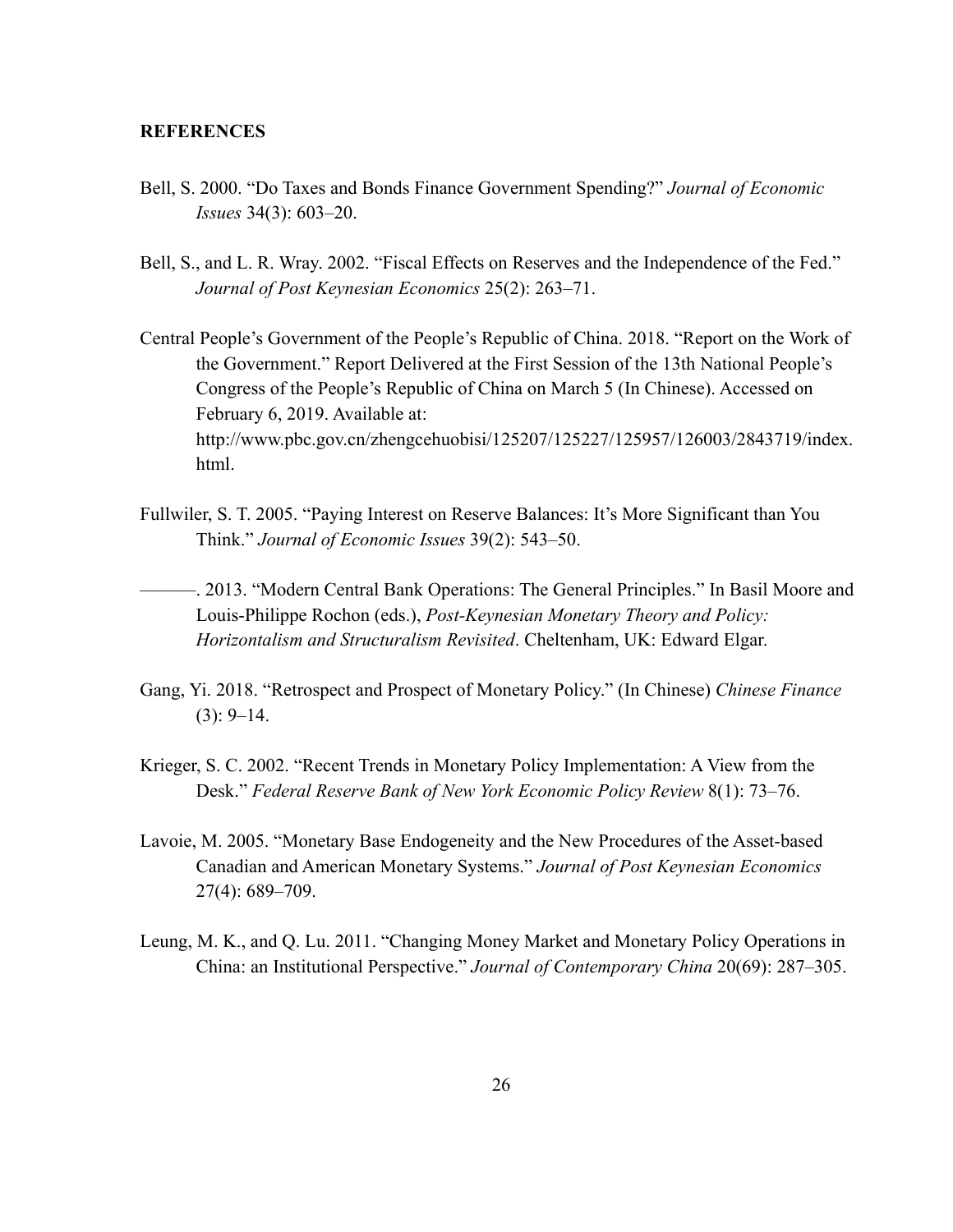- Ministry of Finance of the People's Republic of China. 2006. "Interim Procedures for Central Treasury's Cash Management." (In Chinese) Accessed on March 24, 2019. Available at: http://gks.mof.gov.cn/guokuxianjinguanli/200807/t20080725\_58828.html.
- People's Bank of China (PBOC). 2009. "China Monetary Policy Report Quarter One, 2009." (In Chinese) Accessed on December 7, 2018. Available at: http://www.pbc.gov.cn/zhengcehuobisi/125207/125227/125957/126003/2843719/index. html.

———. 2013a. "China Monetary Policy Report Quarter One, 2013." (In Chinese) Accessed on December 7, 2018. Available at: http://www.pbc.gov.cn/zhengcehuobisi/125207/125227/125957/125991/2907288/index. html.

———. 2013b. "China Monetary Policy Report Quarter Three, 2013." (In Chinese) Accessed on December 7, 2018. Available at: http://www.pbc.gov.cn/zhengcehuobisi/125207/125227/125957/125991/2907288/index. html.

———. 2017a. "China Monetary Policy Report Quarter One, 2017." (In Chinese) Accessed on December 7, 2018. Available at: http://www.pbc.gov.cn/zhengcehuobisi/125207/125227/125957/3307990/3307409/index .html.

———. 2017b. "China Monetary Policy Report Quarter Four, 2017." (In Chinese) Accessed on December 7, 2018. Available at: http://www.pbc.gov.cn/zhengcehuobisi/125207/125227/125957/3307990/3484662/index .html.

- ———. 2018. "China Monetary Policy Report Quarter One, 2018." (In Chinese) Accessed on December 7, 2018. Available at: http://www.pbc.gov.cn/zhengcehuobisi/125207/125227/125957/3537682/3537621/index .html.
- Tymoigne, E. 2014. "Modern Money Theory, and Interrelations between the Treasury and Central Bank: The Case of the United States." *Journal of Economic Issues* 48(3): 641– 62.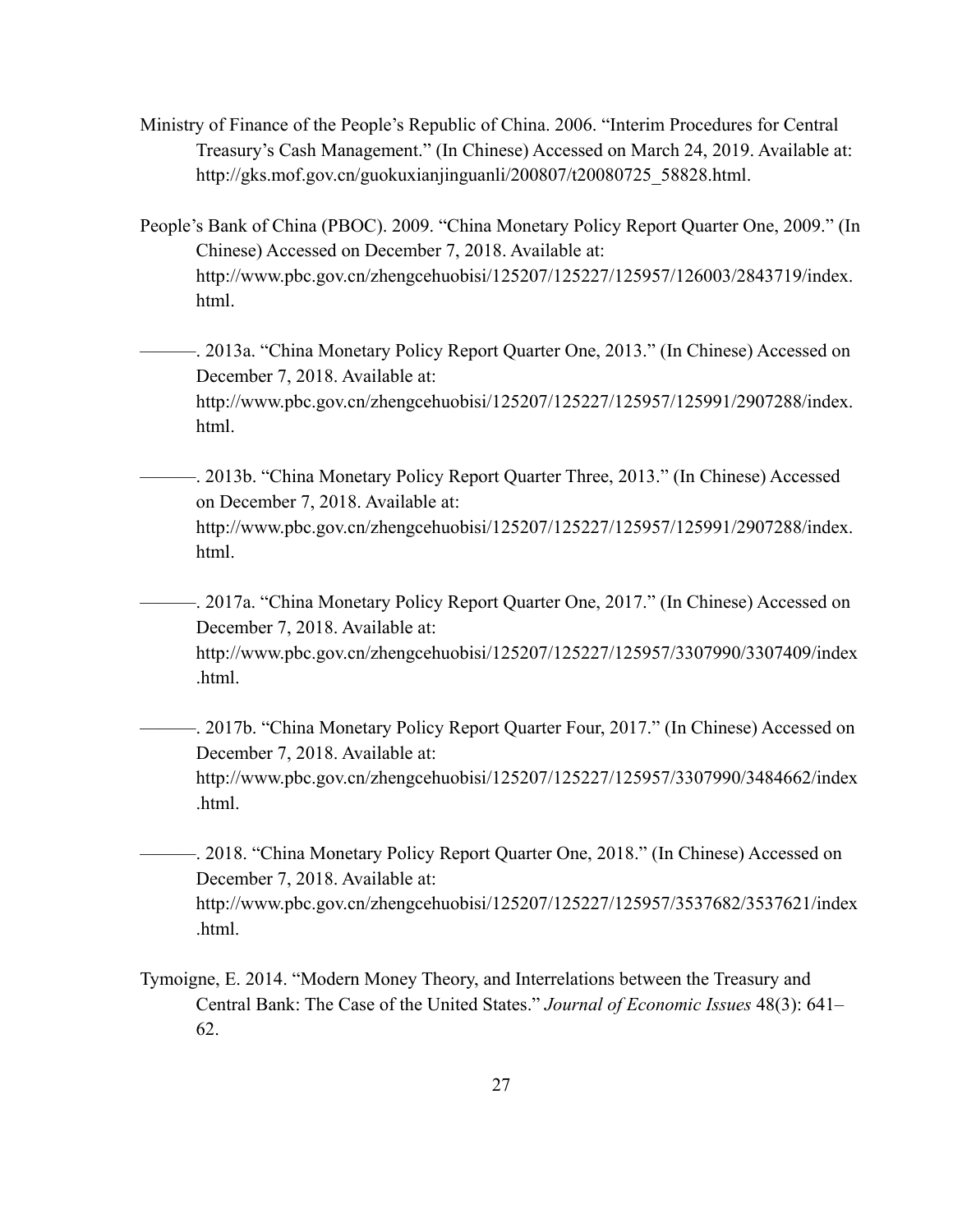- Wei, Zhong. 2013. "Special Report on Treasury Part One: Improving Treasury Cash Management and Activating Treasury Fund." (In Chinese) Research Report. Ping An Securities. August.
- Wray, L. R. 2015. *Modern Money Theory: A Primer on Macroeconomics for Sovereign Monetary Systems*. Basingstoke, UK: Palgrave.
- Xiaochuan, Zhou. 2004. "Some Considerations in the Study of Monetary Policy Transmission." (In Chinese) December 7, 2018. Available at: http://www.pbc.gov.cn/hanglingdao/128697/128719/128766/2835231/index.html.
- Zhong, Xu. 2018 "Transformation of Monetary Policy in the High-Quality Development Stage." (In Chinese) PBOC Working Paper 2018/3. Beijing: People's Bank of China. Available at: http://www.pbc.gov.cn/yanjiuju/124427/133100/3487653/3559889/index.html.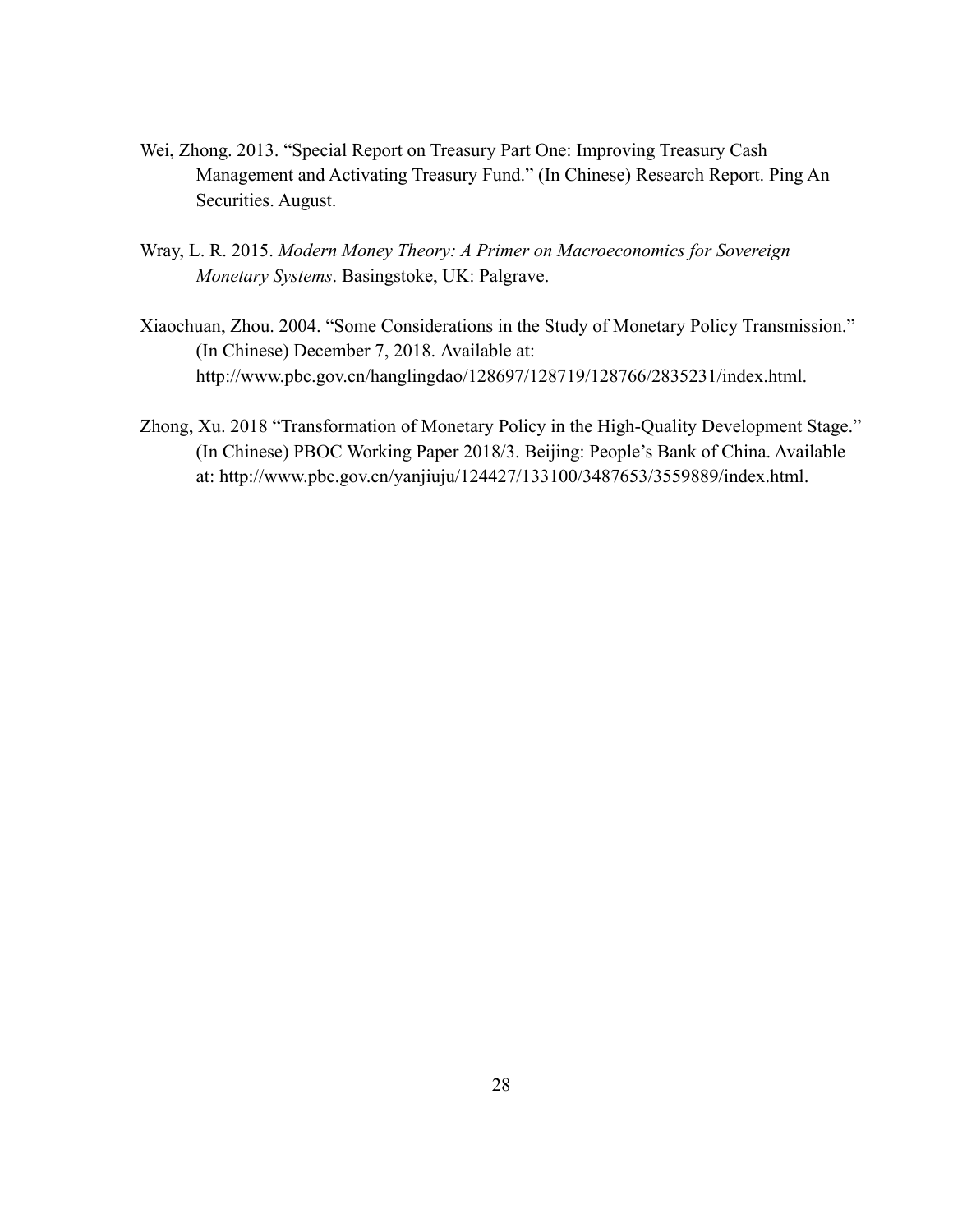#### **APPENDIX: MODERN MONEY THEORY AND CHINA'S PRACTICE**

This paper provides some institutional details for analyzing China's financial system using a Modern Money Theory (MMT) framework. According to MMT, a government with currency sovereignty is always spending by creating money and there is no internal financial constraint for the government to do so. Every government does face constraints because of the budget set by their congress, but they do not face a constraint because the Treasury does not have enough money.

Traditional opinions hold that there are internal constraints for the government's ability to spend by creating money. These constraints include that the Treasury can spend only when its balance at the central bank is positive and that the central bank is banned from buying Treasury bonds in the primary market. Adherents of MMT state that these internal constraints can be bypassed easily. Considering the fiscal effects on reserves, it is necessary for the central bank to cooperate with the Treasury to bypass the self-imposed constraints, because the central bank's responsibility is to protect the stability of the domestic payment system and keep it from a liquidity crisis. It is a common practice for a central bank to buy Treasury bonds in the secondary market so as to inject reserves into the market before a Treasury bonds issuance. By keeping the financial market stable and supplied with enough reserves, the central bank creates a financial situation in which the Treasury bond auction is easily successful. If the central bank refuses to do so, the shortage of reserves caused by the Treasury bond issuance may destabilize the payment system and this would violate the central bank's responsibility. With a well-designed Treasury bond auction system—or other financial instruments (such as tax-anticipation bills)—the self-imposed constraints can therefore be bypassed easily and the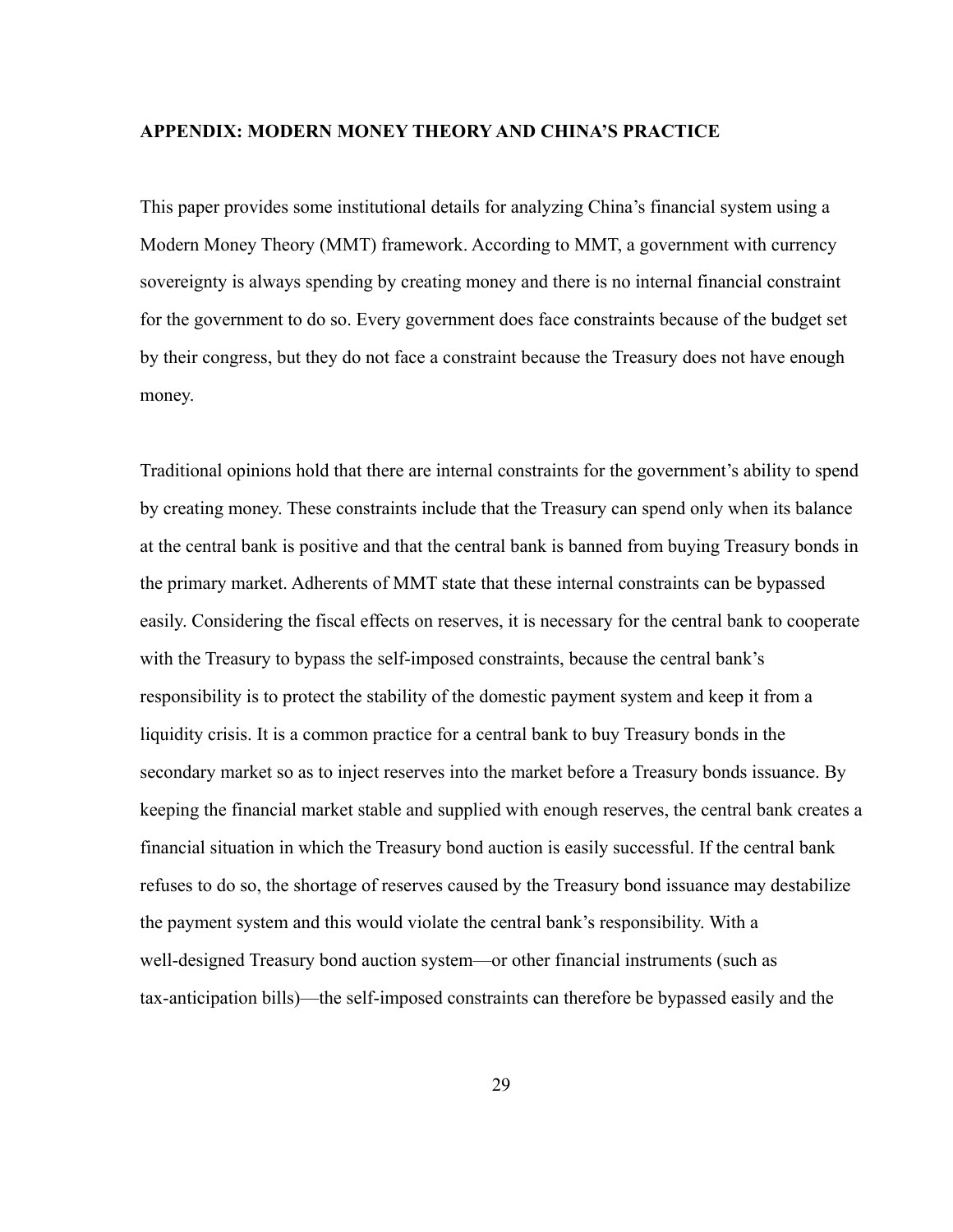result is exactly the same as when the Treasury sells bonds directly to the central bank.<sup>3</sup>

This is also true for China. In China, how the Chinese government's fiscal activities affect reserves can be observed in the Treasury Single Account (TSA) system. It is clear that fiscal activities have a direct impact on money and how to manage the impact is now an important problem in China's new monetary framework. One interesting fact in China is that both the central government's and the local governments' spending create money (as we explain in the third section of the paper), but only the central government is able to bypass the internal financial constraints. The constraints here mean that China's government can spend only when the balance in the TSA is positive; the PBOC cannot provide overdraft facilities for the TSA and cannot buy Treasury bonds in the primary market.

For China's central government, there are no internal financial constraints for its spending by creating money. The self-imposed constraints can be bypassed easily with the cooperation of the PBOC. Under the "peak shaving and valley filling" principle, the OMOR injects reserves into the market in the periods when a large sum of reserves is transferred to the TSA due to the Treasury bonds issuance. The reason for the PBOC to do so is not that it does not have enough independence. Rather, its responsibility as a central bank to protect the stability of the domestic payment system requires it to do so. Because the PBOC creates a financial situation in which the Treasury bond auction is easily successful by keeping the financial market stable and supplied with enough reserves, it is hard for commercial banks to refuse the Treasury bonds—which are not only profitable but also highly liquid. With a stable financial market and a well-functioning Treasury bond auction system, the central government can surpass constraints without much difficulty.

<sup>&</sup>lt;sup>3</sup> For more details about this process, please refer to Wray (2015).